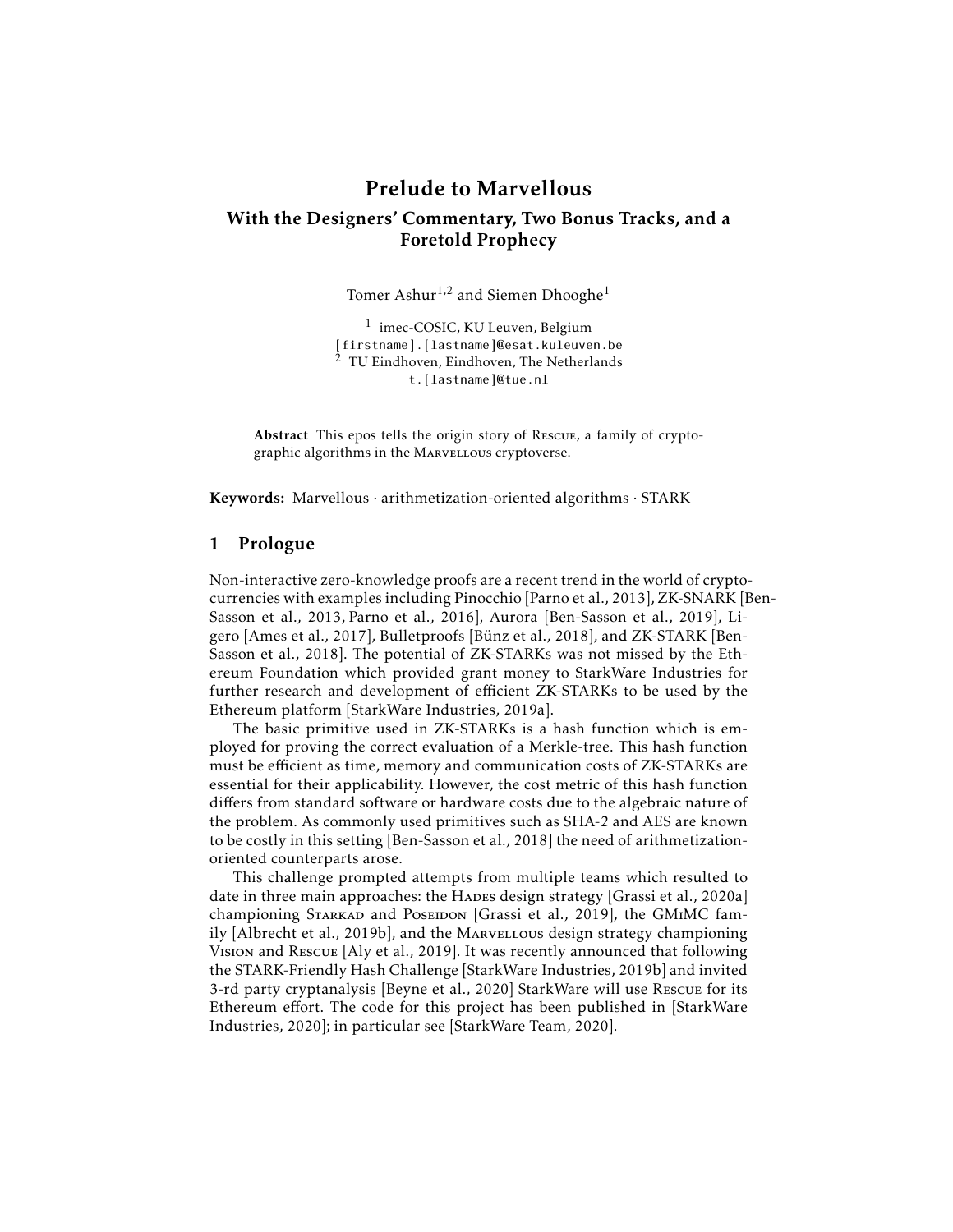*Contribution* This paper is an annotated version for the origin story of Rescue. Our aim is to provide a historiographic account on the design process from the initial idea and up until the opening point of [Aly et al., 2019]. Chronologically, it is a prequel to [Aly et al., 2019] forming its backstory, but it can also be viewed as an independent work serving a twofold purpose: to make explicit the thought process leading to the Marvellous design strategy in the hope that other researchers could find it useful in advancing their own ideas; and to share some of our discarded approaches in the hope that follow-up works can be inspired by the promising ones and avoid the pitfalls of the others. Where appropriate, we provide additional commentary to illuminate our considerations. While this is not a classical scientific paper, we hope that readers will still find it useful.

## 2 Exposition

The original STARK paper considered primitives working over binary fields. This approach was later abandoned by StarkWare industries in favour of prime fields, but for us this step was necessary as it suggested RIJNDAEL [Daemen and Rijmen, 2002] as a possible starting point due to its algebraic structure, and this framed our way of thinking throughout the entire design process. We describe the relevant aspects of RIJNDAEL in Section 2.1.

In the two years since the beginning of the work described in this paper, the cryptanalytic understanding of arithmetization-oriented algorithms was greatly improved [Albrecht et al., 2019a, Keller and Rosemarin, 2020, Beyne et al., 2020, Eichlseder et al., 2020, Grassi et al., 2020b, Cid et al., 2020]. However, in the prehistoric era in which this story takes place, statistical attacks ruled the dome and we believed that ensuring resistance to those should be our main focus. We describe the wide trail strategy, that is the security argument underlying the resistance of RIJNDAEL to statistical attacks, in Section 2.2.

## 2.1 Rijndael-128 (Canon)

Rijndael-128, better known as AES-128, consists of five building blocks; AddroundKey, SubBytes, MixColumns, ShiftRows and ExpandKey. For RIJNDAEL-128, we have a 128-bit key and 128-bit state, where the state is viewed as 16 blocks of 8 bits each *i.e.*, it is an element in  $\mathbb{F}_{28}^{4 \times 4}$  $2^{8 \times 4}$ . Since the efficiency of STARKs was believed at the time to depend solely on the number of field multiplications, that was also our focus, and we recall here the SubBytes and ExpandKey steps in more detail.

SubBytes The SubBytes step is a bricklayer function of S-Boxes, where each S-Box works over one byte and consists of the composition of two functions, *S*-*Box*(*z*) = *g*◦*f*(*z*). The first function *f* is defined as the adapted multiplicative inverse function over  $\mathbb{F}_{2^8}$  where zero is explicitly mapped to zero,

$$
f: \mathbb{F}_{2^8} \to \mathbb{F}_{2^8} : x \mapsto x^{254}.
$$

<sup>2</sup> Tomer Ashur and Siemen Dhooghe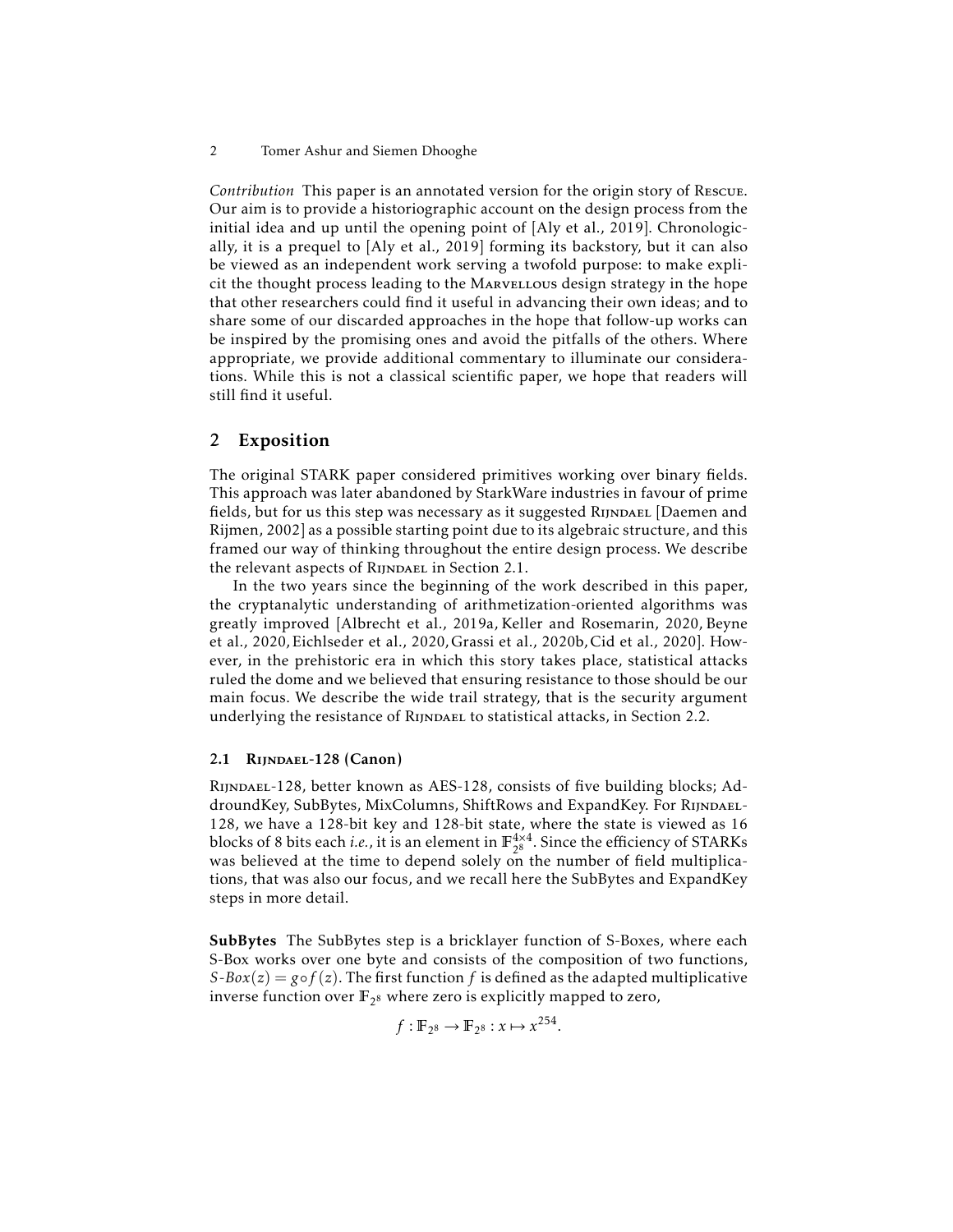The second function *g* is an affine transformation

$$
g: \mathbb{F}_2^8 \to \mathbb{F}_2^8 : x \mapsto Mx + b,
$$

with  $M \in \mathbb{F}_2^{8 \times 8}$  and  $b \in \mathbb{F}_2^8$ . The main property of this transformation is to make the polynomial representation of the S-Box over **F**<sup>2</sup> <sup>8</sup> more complex and thus to increase the resistance of the cipher against algebraic attacks. Note that the affine transformation works over  $\mathbb{F}_2$ . However, the entire S-Box can be represented as the following polynomial over  $\mathbb{F}_{2^8}$ ,

$$
S-Box(z) = 0x05 \cdot z^{254} + 0x09 \cdot z^{253} + 0xF9 \cdot z^{251} + 0x25 \cdot z^{247} + 0xF4 \cdot z^{239}
$$
  
+ 0x01 \cdot z^{223} + 0xB5 \cdot z^{191} + 0x8F \cdot z^{127} + 0x63.

Rijndael's ExpandKey Rijndael uses a key schedule to expand a short key into several round keys used in the AddRoundKey steps of the cipher. The key schedule consists of four steps: SubWords, AddWords, RotWords and AddConstants. The AddWords and RotWords steps are there to introduce diffusion in the key schedule, while the SubWords step introduces nonlinearity and the AddConstants step eliminates symmetry. As the linear steps do not affect the complexity of an arithmetization-oriented design, we only focus on the Sub-Words step. This step consists of a bricklayer of four S-Boxes, the same as in the RIJNDAEL round function, but which operate over a word rather than a byte.

### 2.2 The Wide Trail Strategy

From [Daemen, 1995] and [Daemen et al., 1997, Section 3.1]:

*The wide trail design strategy is introduced as a means to guarantee low maximum probability of multiple-round differential trails and low maximum absolute correlation of multiple-round linear trails.*

This strategy is used to parameterize an algorithm's resistance against differential and linear cryptanalytic attacks. In the design of RIJNDAEL [Daemen and Rijmen, 2002], the designers consider four rounds of RIJNDAEL-128. By using properties of the linear layers, they argue that any non-trivial input activates at least 25 S-Boxes.

Next, they compute the cryptanalytic properties of an S-Box considering differential and linear cryptanalysis, namely the maximum difference propagation probability and the maximum absolute correlation. The difference propagation probability *δ* of an *n* bit Boolean function *f* is defined as

$$
\delta = 2^{-n} \max_{i,j} |\{x \mid f(x) \oplus f(x \oplus i) = j\}|.
$$

The maximum absolute correlation *λ* is similarly

$$
\lambda = \max_{\alpha, \beta \in \mathbb{F}_2^n} \left( \left| 2 \Pr_{a \in \mathbb{F}_{2^n}} \left[ \alpha a \oplus \beta f(a) = 0 \right] - 1 \right| \right).
$$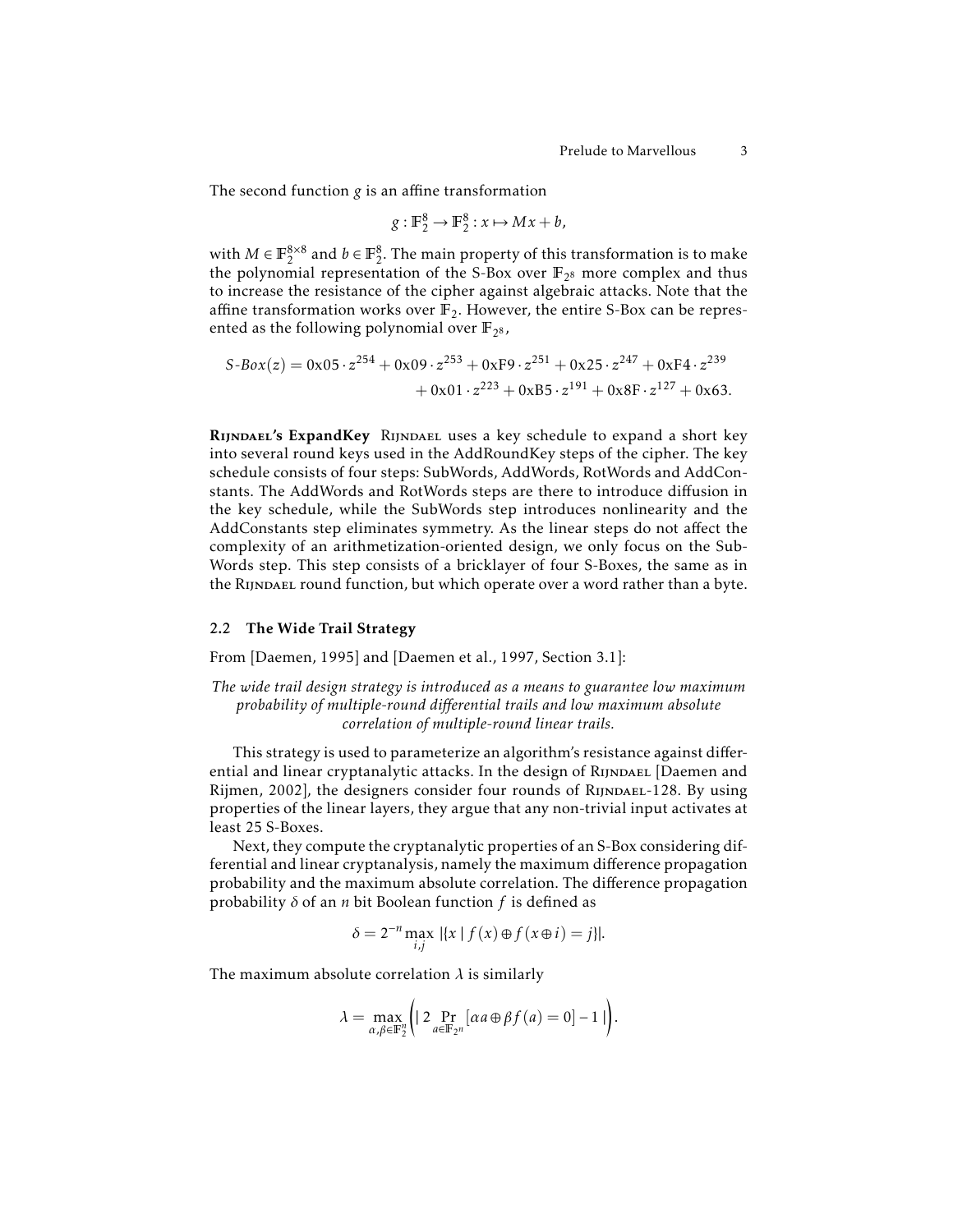The cryptanalytic properties of the inversion function are due to [Nyberg, 1993]. For  $\mathbb{F}_{2^8}$  they are  $\delta = 2^{-6}$  and  $|\lambda| = 2^{-3}$ ; more generally, for an arbitrary field  $\mathbb{F}_{2^n}$ we use the formulae  $\delta = 2^{-n+2}$  and  $|\lambda| = 2^{-\lceil n/2 \rceil + 1}$ .<sup>3</sup>

As there are at least 25 active S-Boxes in four rounds, each with a difference propagation probability of at most  $\delta = 2^{-6}$  and a maximum absolute correla- $\lim_{\lambda \to 0} |\lambda| = 2^{-3}$ , a four round differential trail has a maximal probability of  $2^{-150}$ and a maximal absolute correlation of  $2^{-75}$ . This means that an eight round trail has a maximal probability of 2−<sup>300</sup> and maximum absolute correlation 2−<sup>150</sup> which Daemen and Rijmen deemed sufficient to resist differential and linear attacks.

## 3 Jarvis (a Rijndael Remake)

Indeed, as a non-specializing algorithm, RIJNDAEL is rather STARK-efficient. However, two observations suggest that some changes could make it even more so, without compromising security. We describe the ideas behind these changes in this section with Jarvis as its climax. By a naive estimation, Jarvis is about 100-fold more efficient than RIJNDAEL when used in a STARK. As was found later (see Section 6), some of the ideas were applied too aggressively and had to be dialed back a little.

Firstly, the native field of RIJNDAEL is fixed to 8 bits while STARKs normally operate over larger fields. It is possible of course to build a variant of RIJNDAEL over a state in  $\mathbb{F}_{2^3}^{16}$  $^{16}_{2^{32}}$  and/or embed subspaces of  $\mathbb{F}_{2^8}^{16}$  $_{2^8}^{16}$  into an extension field *e.g.*,  $\mathbb{F}_{(2^8)^8}^2$  but it nevertheless seemed that reconsidering the structure of the state would improve both efficiency and security.

Second, observing that ZK-STARKs (as well as other similar proof systems) do not aim to compute a function but rather to attest the validity of a previous computation, they offer a unique "trick", namely non-determinism, which asserts that a given constraint evaluates to TRUE if and only if the inverse of said constraint evaluates to TRUE. Owing to non-determinism, a polynomial is STARK-efficient not only when it is of low rational degree but also it is sufficient for its compositional inverse to be of low rational degree. The latter means that the polynomial  $A(x)$  is STARK-efficient if the polynomial  $A^{-1}(x)$  is of low degree, for  $A^{-1}(A(x)) = x^{4}$ .

Equipped with these two observations, Jarvis aims to improve the efficiency of Rijndael when used inside a STARK. The most significant change in the new construction is that it employs a larger S-Box. We bundle together all the S-Boxes of one round thus creating a nonlinear function over the whole state

<sup>4</sup> Tomer Ashur and Siemen Dhooghe

<sup>3</sup> Note how both quantities decrease exponentially when *n* grows. This is useful since ZK-STARKs and other similar technologies usually operate over fields larger than 8 bit.

<sup>4</sup> The concept of non-determinism was generalized in [Aly et al., 2019] to include any method which allows to avoid costly exponentiation.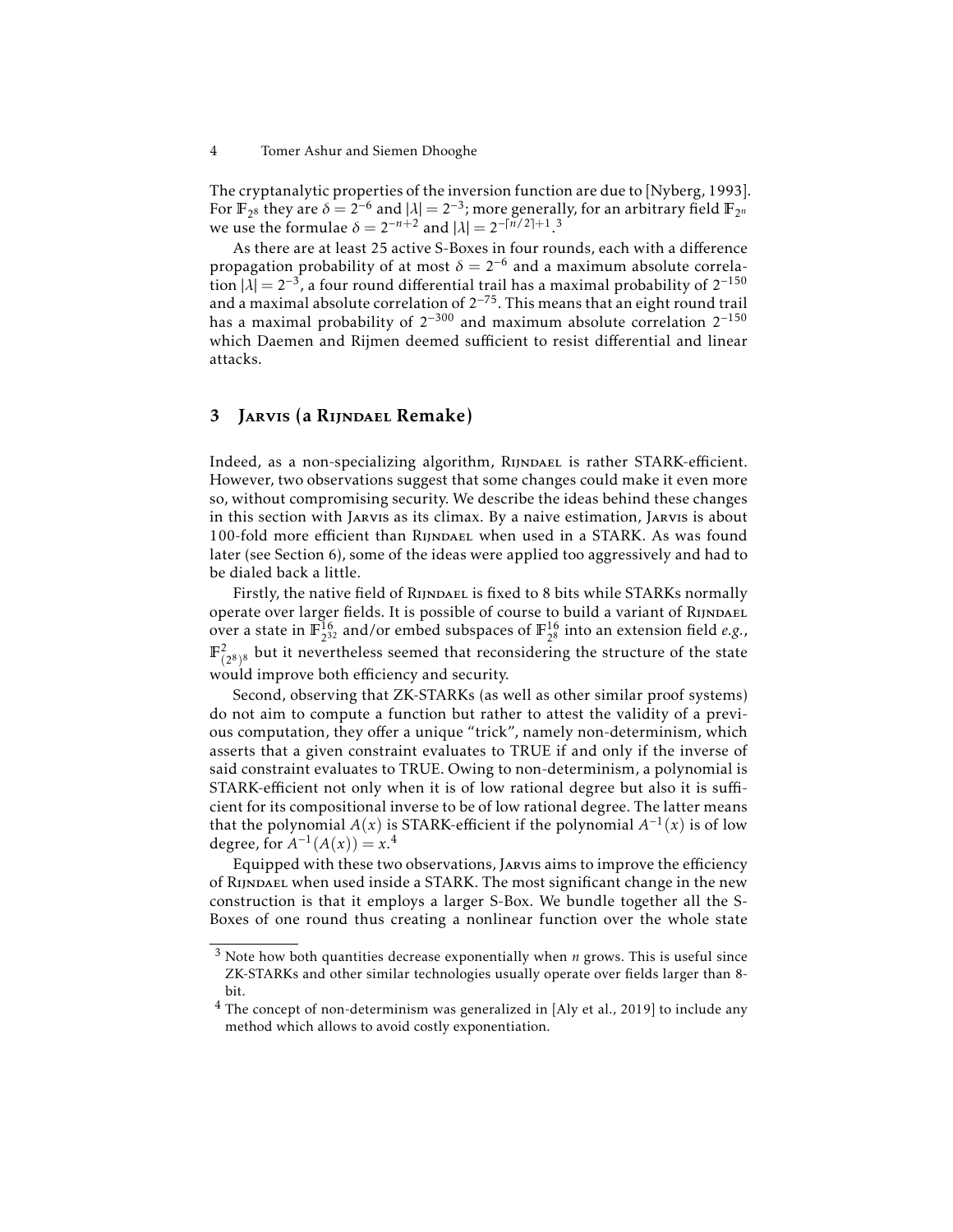rather than over individual bytes. As the multiplicative inverse can be represented by two low-degree constraints regardless of the field size, this improves the STARK-efficiency 16-fold. By Fermat's little theorem we get

$$
f: \mathbb{F}_{2^n} \to \mathbb{F}_{2^n}: x \mapsto x^{2^n-2},
$$

or in rational form

$$
f(x) = \begin{cases} \frac{1}{x}, & \text{if } x \neq 0, \\ 0, & \text{otherwise.} \end{cases}
$$

This function is especially well performing in STARKs as its transition constraint is  $x^2 f(x) + x = 0$  which has degree three.

Similar to the S-Box of RIJNDAEL, we compose the multiplicative inverse operation with an affine polynomial. A family of polynomials which are of particular interest in this context are  $\mathbb{F}_2$ -linearized polynomials, *i.e.*, polynomials of the form

$$
L(x) = \sum_{i=0}^{n-1} c_i x^{2^i} \in \mathbb{F}_{2^n}[x].
$$

Such a polynomial is known to be a permutation over  $\mathbb{F}_{2^n}$  if and only if it has only the root 0 in  $\mathbb{F}_{2^n}$ . Finally we add a constant to this linearized polynomial, making it affine:

$$
A(x) = c_{-1} + \sum_{i=0}^{n-1} c_i x^{2^i} \in \mathbb{F}_{2^n}[x].
$$

The purpose of the affine polynomial is to ensure high algebraic complexity, *i.e.*, the affine polynomial and its inverse must be of high polynomial degree to avoid algebraic attacks and chosen such that not all its coefficients are subfield elements of  $\mathbb{F}_{2^n}$  to avoid invariance-based attacks.

A high polynomial degree appears to be at odds with the optimization target of using as few field multiplications as possible. To overcome this, we decided to add extra structure. Most naively, we can make  $A(x)$  STARK-efficient by taking it as an affine polynomial of low polynomial degree, *e.g.*, a quartic polynomial, but such that its compositional inverse is of high polynomial degree and such that both polynomials are resistant against possible invariance-based attacks. The polynomial is used in such a way that the STARK can be evaluated over the direct, low-degree polynomial while an adversary would have to deal with the inverse, high-degree counterpart. Several variants over the same idea are possible and the one we chose uses two quartic linearized polynomials  $B(x)$ and  $C(x)$  to construct an affine polynomial  $A(x) = C \circ B^{-1}(x)$ .<sup>5</sup>

<sup>5</sup> Following [Albrecht et al., 2019a] we later considered other variants which are described in the bonus track.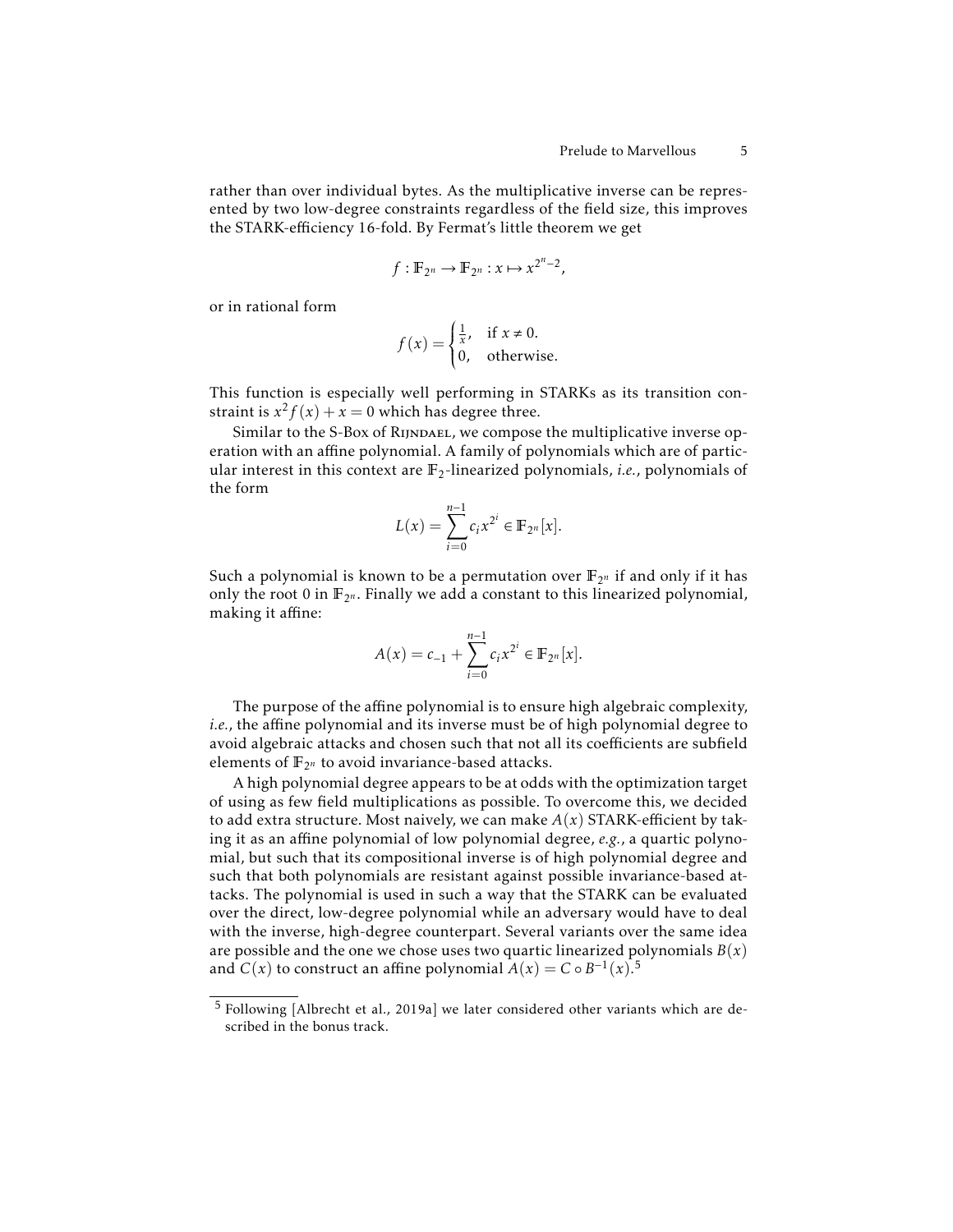As a result of moving from a  $4 \times 4$  state to a  $1 \times 1$  state, there is no longer a need for the ShiftRows and the MixColumns operations and they can be discarded.<sup>6</sup> The resulting algorithm is depicted in Figure 1.



Figure 1. One round of Jarvis

For the key schedule we decided on two principles. For the first principle, since arithmetization-oriented algorithms were a relatively new concept, in order to compensate for the uncertainty in this new, little-studied object, the key schedule should not be too simple.<sup>7,8</sup> Second, we understood that the key schedule does not need to offer the same security as the round function since it cannot be attacked directly. $9$  We decided to keep the multiplicative inverse part but to omit the affine polynomial. The key schedule of JARVIS is depicted in Figure 2.

<sup>6</sup> Tomer Ashur and Siemen Dhooghe

<sup>6</sup> The purpose of the ShiftRows and MixColumns operations is to "spread" good properties from one cell to as many cells as possible. When the state consists of only a single cell there are no target cells for its good properties.

 $^7$  Inspired by the concurrent trend of lightweight cryptography the designs of the time did not have a key schedule at all (*i.e.*, the master key is simply injected between every two rounds) or a very simple one (*e.g.*, linear). This was done to improve efficiency when the algorithm is implemented in an IoT setting.

<sup>&</sup>lt;sup>8</sup> We also understood that the main use of JARVIS will be as a primitive to a hash function. In this setting, the key part can be precomputed and thus does not increase the cost of the STARK.

 $9$  This is also the case for RIJNDAEL where the diffusion is slower in the key schedule compared to the round function.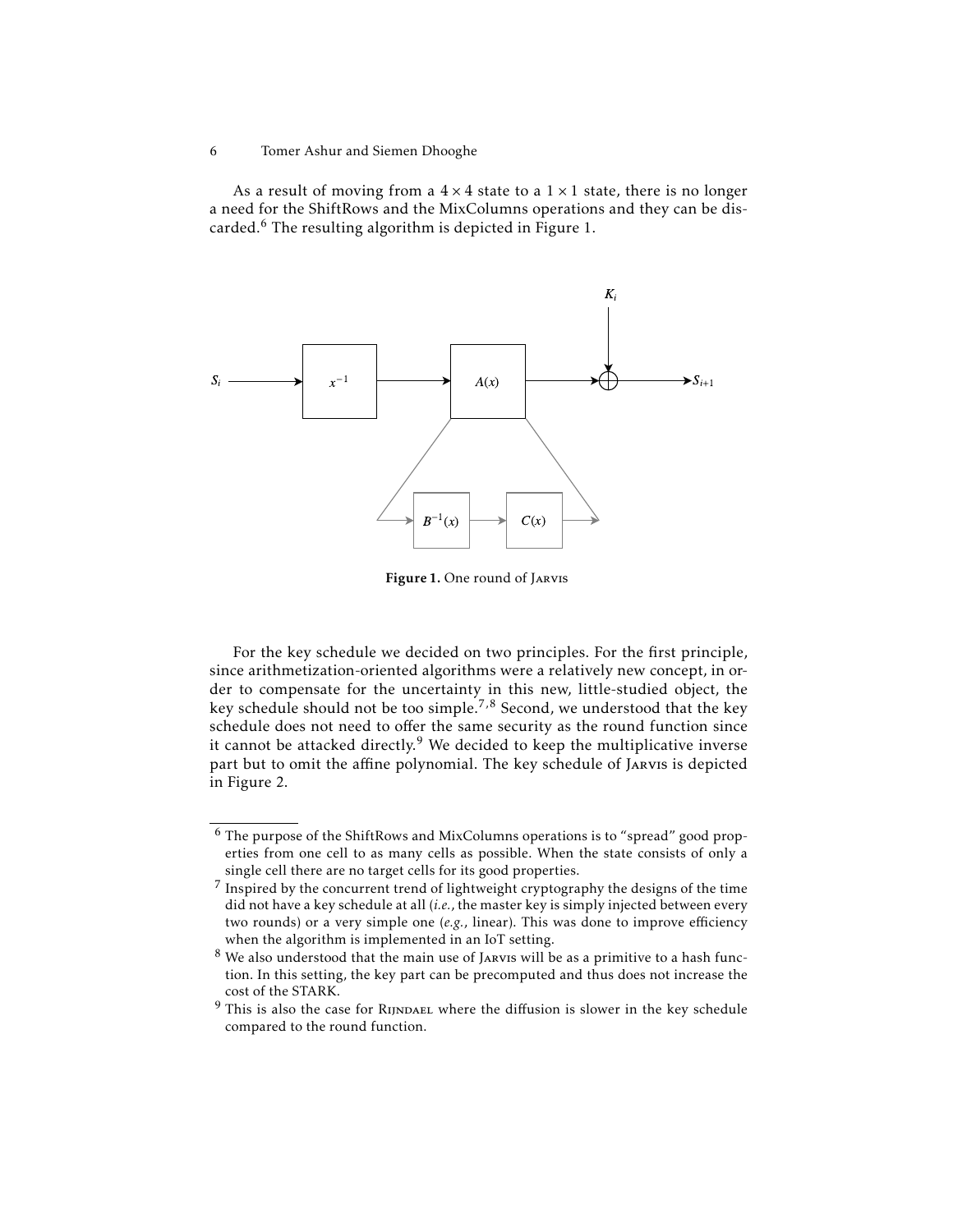

Figure 2. One round of Jarvis's key schedule

### 3.1 Instantiation

Our aim was to offer four variants of Janus for  $n = 128, 160, 192$  and 256. These variants would all have the same structure and differ only in their underlying field and security level.

We analyzed the number of rounds making JARVIS secure.<sup>10</sup>. This analysis requires special attention as it affects both the security and efficiency of the algorithm. The number of rounds was determined by the desired security level, which in turn is affected by the feasibility of relevant attacks. The quality of said attacks was quantified by the wide trail strategy, by the maximal degree and number of terms of the polynomial and rational expressions of the cipher, and by the complexity of possible Gröbner basis attacks.

For our construction we saw that we need at least three steps to get the same differential and linear properties of trails as in eight rounds of AES. Since three steps already create a complex algebraic normal form (ANF) and polynomial expressions over  $\mathbb{F}_{2^n}$ , we did not worry about algebraic attacks. However, the rational expression might still be too simple after three steps. In order to ensure the security of the cipher against interpolation attacks, we concluded that at least four rounds are necessary. To be prudent, we set the number of rounds for each variant of Jarvis to be the same as that of Rijndael with the same state size.

## 4 FRIDAY (JARVIS the Sequel)

So far we have made a STARK-friendly block cipher, but secure integrity verification requires a cryptographic hash function. There are basically two generic constructions allowing to transform a block cipher into a hash function: the Merkle-Damgård construction and the sponge construction. Recalling that STARKs are extremely inefficient outside their native field, the sponge construction is at a disadvantage due to its internal structure enforcing a separation between the inner and outer parts of the sponge.

The model we had in mind was that instead of iterating over the compression function, the message, regardless of size, can be absorbed entirely in one

 $^{10}$  We alert the reader explicitly that in hindsight, this analysis did not produce a secure cipher. Additional details are provided in Section 6.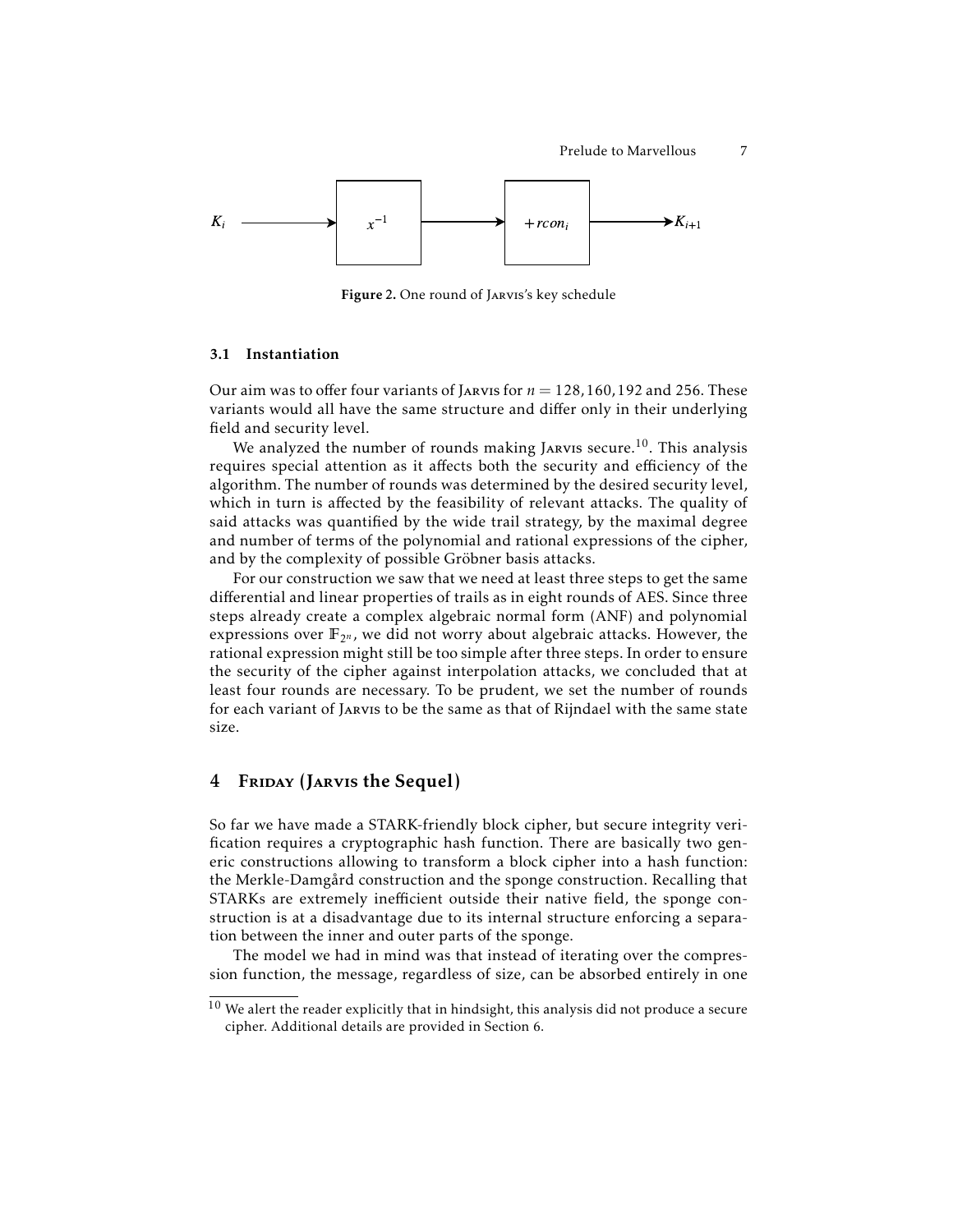step by increasing the field size.<sup>11</sup> We therefore decided to go with a Merkle-Damgård scheme [Merkle, 1989, Damgård, 1989] which we describe in Section 4.2.

The Merkle-Damgård construction employs a one-way compression function, *i.e.*, a function from *m* bits to *n* bits where *m > n*. There are several ways to build a one-way compression function from a block cipher, with the most widely used ones being: Davies-Meyer, Matyas-Meyer-Oseas, and Miyaguchi-Preneel; for a complete survey see [Preneel et al., 1993]. Believing that all these constructions are interchangeable, $12$  our only requirement was that the message is injected via the plaintext interface, thus allowing to precompute the input to the key interface.<sup>13</sup> The decision between Miyaguchi-Preneel and Matyas-Meyer-Oseas was arbitrary and we opted for Miyaguchi-Preneel out of loyalty to Bart Preneel who was the head of our research lab.<sup>14</sup> We provide a description of the Miyaguchi-Preneel construction in Section 4.1.

Finally, instantiating Miyaguchi-Preneel with Jarvis, and using the resulting compression function in Merkle-Damgård, we obtain FRIDAY which is depicted in Figure 3.

<sup>8</sup> Tomer Ashur and Siemen Dhooghe

 $11$  In hindsight this model was too simplistic since it incurs communication overhead resulting from the larger digests, or requires truncation of the output which is why we originally avoided the sponge construction.

 $12$  As we discovered later, these constructions are in fact not interchangeable and each of them offers a different resistance level against Gröbner basis attacks.

<sup>&</sup>lt;sup>13</sup> In fact, this micro-optimization is only relevant for absorbing the first block of the message. Indeed the key schedule can be precomputed on the IV for the first iteration, but the chaining values entering subsequent calls are a function of the unknown message and therefore can only be computed online. However, back then, we didn't see a need for a second iteration, see the previous paragraph.

 $14$  To be clear, we did not discuss this with Bart and this paper would be the first time he learns about this story. We simply found this Easter-egg amusing.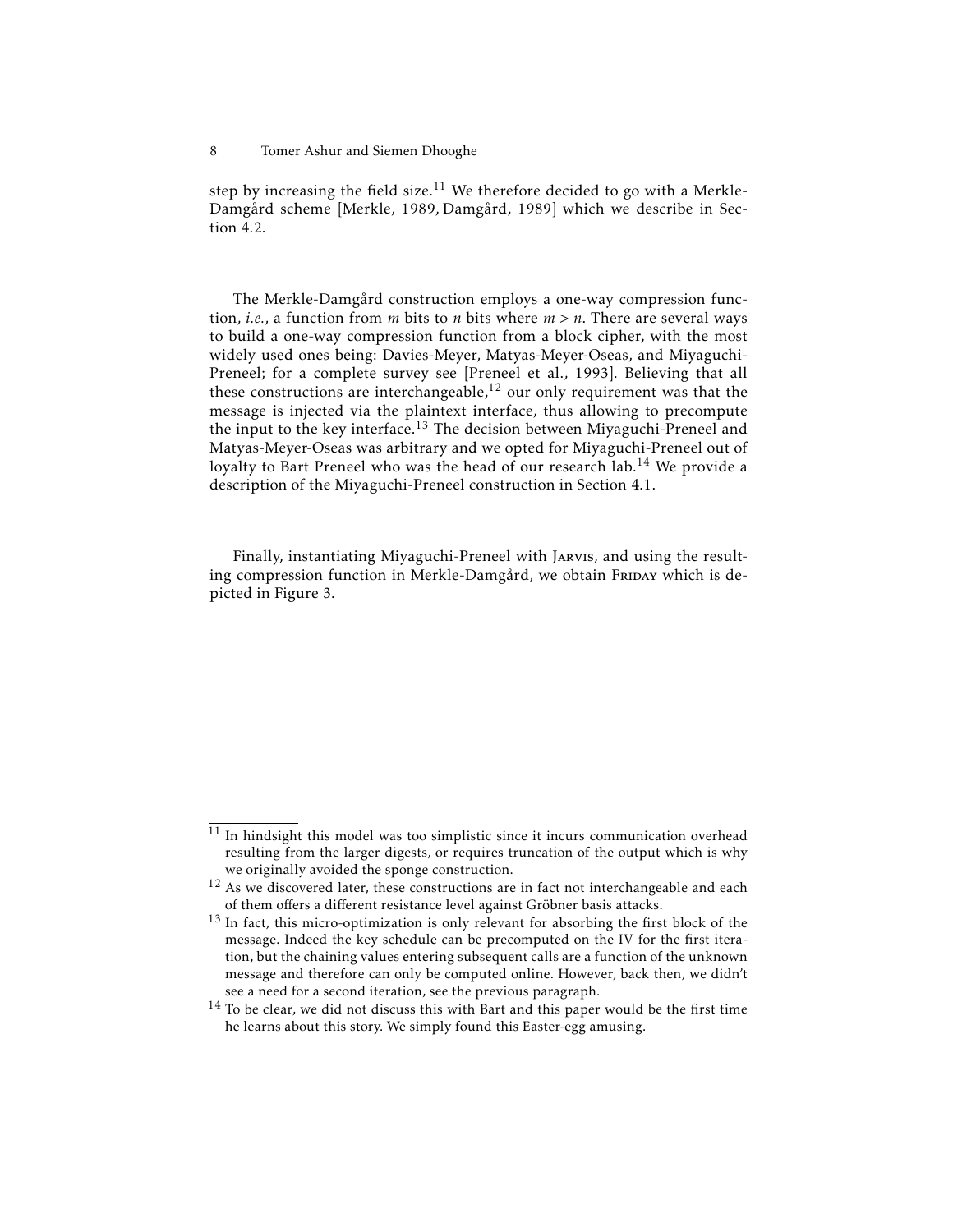

Figure 3. FRIDAY

### 4.1 Miyaguchi-Preneel

This scheme makes use of a black box block cipher *E*, where the chaining value is injected via the key interface, and the message via the plaintext interface. The two inputs are fed forward and each is XORed to the output of the block cipher. The *n*-bit output is then irreversible, *i.e.*, it is impossible to recover the original input. The scheme is depicted in Figure 4 and we refer the reader to [Black et al., 2002] for its security.



Figure 4. The Miyaguchi-Preneel one-way compression function using a block cipher *E*

### 4.2 Merkle-Damgård

A hash function is a function taking an arbitrary length input and returning a fixed length output. The Merkle-Damgård scheme does so by iterating a oneway compression function like the one described above. Since the underlying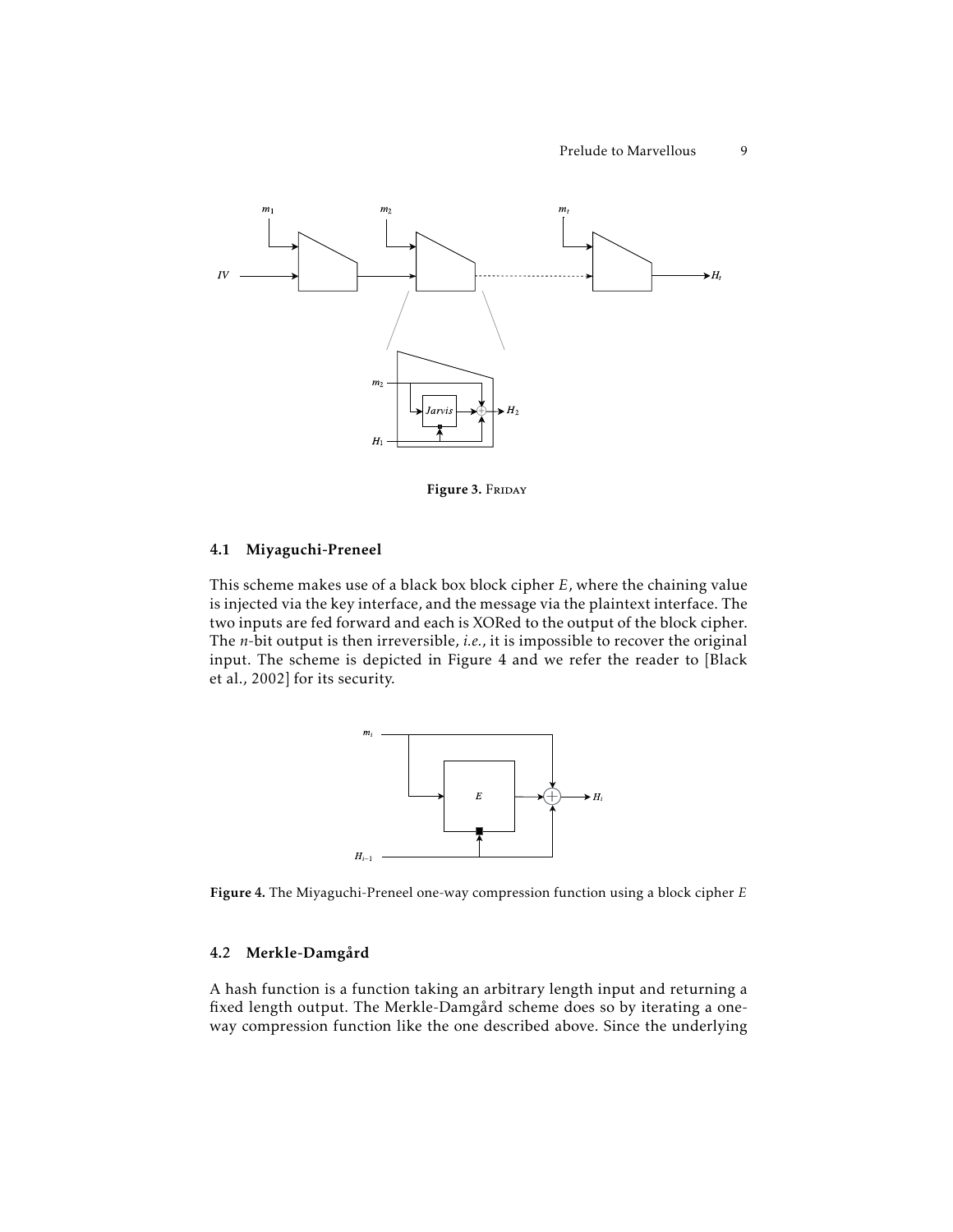one-way function takes inputs of fixed length, the message *M* needs to be padded before being fed as an input into the hash function. The type of padding used is important for security purposes and we describe the most common one here.

Let *M* be the message to be padded and let |*M*| be the length of *M* in an *r*-bit encoding. We start by appending a 1 at the end of *M* such that the message is now *M*||1. Then, the necessary number of trailing zeros is appended (possibly none) followed by the *r*-bit length encoding such that  $M' = M || 1 || 0^* || 1/M$ and the length of  $|M'|$  in bits is an integral divisor of the block size *n*.

The new message M' is partitioned into *t* blocks  $m_1$ ,..., $m_t$ , each of length  $n$ which are then given one by one as inputs to the Miyaguchi-Preneel construction instantiated with a block cipher *E* and having state size *n* where

$$
H_0 = IV,\t\t(1)
$$

$$
H_i = E_{H_{i-1}}(m_i) \oplus H_{i-1} \oplus m_i, \ 1 \le i \le t,
$$
 (2)

and *IV* (Initialisation Vector) is the string 0*<sup>n</sup>* (*i.e.*, a sequence of *n* zeros). The *n*bit output of the hash function is simply the final state value *H<sup>t</sup>* . As we already mentioned, we believed at the time that a single iteration will always be sufficient and that we are being generous by providing a more general description.

## 5 The Shadow Saga

### 5.1 Jarvis's Shadow

During our work on JARVIS and FRIDAY, it became apparent that there is both value and market demand for a similarly optimized algorithm operating over prime fields.

The task seemed mostly straightforward. The considerations that make Jarvis STARK-friendly remain valid also for prime fields. The only obstacle was to attain a high rational degree in the S-box layer since there is no analog in prime fields to the affine polynomial we used for Jarvis and the inversion function cannot offer this degree alone.

We started entertaining ideas to overcome this and those are described in this section.

The Jarvis Prime Family This was our first attempt at converting Jarvis to prime fields. The state is an element in the extension field **F***<sup>p</sup>* <sup>2</sup> . First, the state goes through the inversion function in  $\mathbb{F}_{p^2}$ ; then, it passes through a linear layer in  $\mathbb{F}_p$ .

This approach is precursory to the approach we eventually took of using a state consisting of more than one field element. However here it is still implicit and hidden by the properties of the extension field, hence the large S-box.

In this approach, there is always an expensive step, either we evaluate the algorithm over  $\mathbb{F}_p$  and the inversion function becomes expensive or we evaluate over  $\mathbb{F}_{p^2}$  and the linear layer becomes expensive. This, together with the mixing, was meant to provide for a high polynomial degree.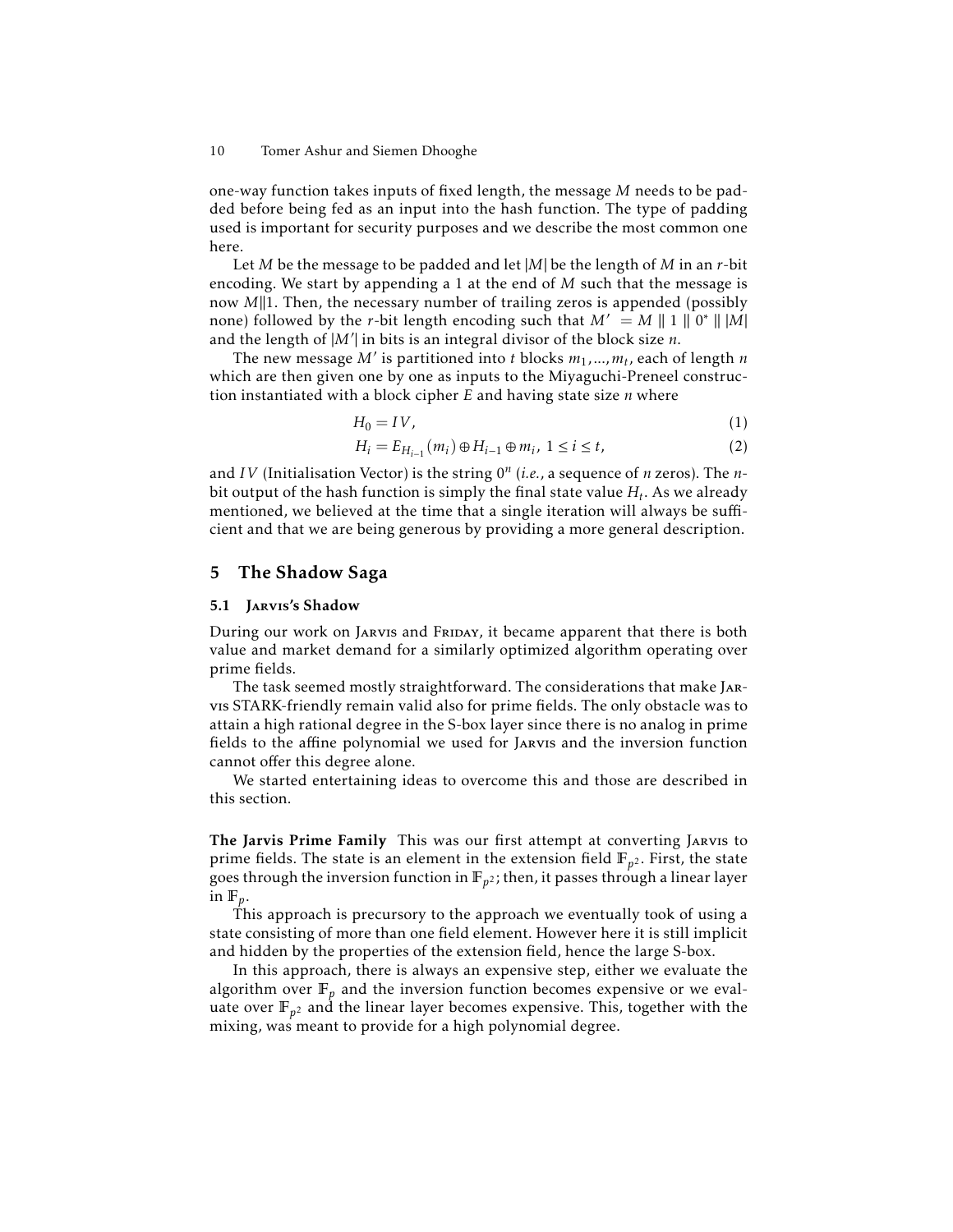Evaluation of the algorithm is done with a tower field approach which enables inversion over  $\mathbb{F}_{p^2}$  using an inversion in  $\mathbb{F}_p$  and three extra multiplications. We depict the algorithm in Figure 5.



Figure 5. One round of Jarvis Prime

The INSANITY Family In this family (nicknamed INSANITY because we were trying to do the same thing over and over again and kept expecting different results) the field is still  $\mathbb{F}_{p^2}$  and the idea is to first invert each element in the base field  $\mathbb{F}_p$  then invert them together in  $\mathbb{F}_{p^2}$  as an extension field element.

Due to tower field constructions, the inversion over  $\mathbb{F}_{p^2}$  can be reduced to an inversion over  $\mathbb{F}_p$  with a small number of multiplications over  $\mathbb{F}_p$ . The algorithm is depicted in Figure 6.



Figure 6. One round of Insanity

The Propigy Family This scheme is the same as Insanity, but now working with  $x^3$  over the extension field. Over  $\mathbb{F}_p$  this operation becomes a polynomial multiplication which we believed can be nicely optimized.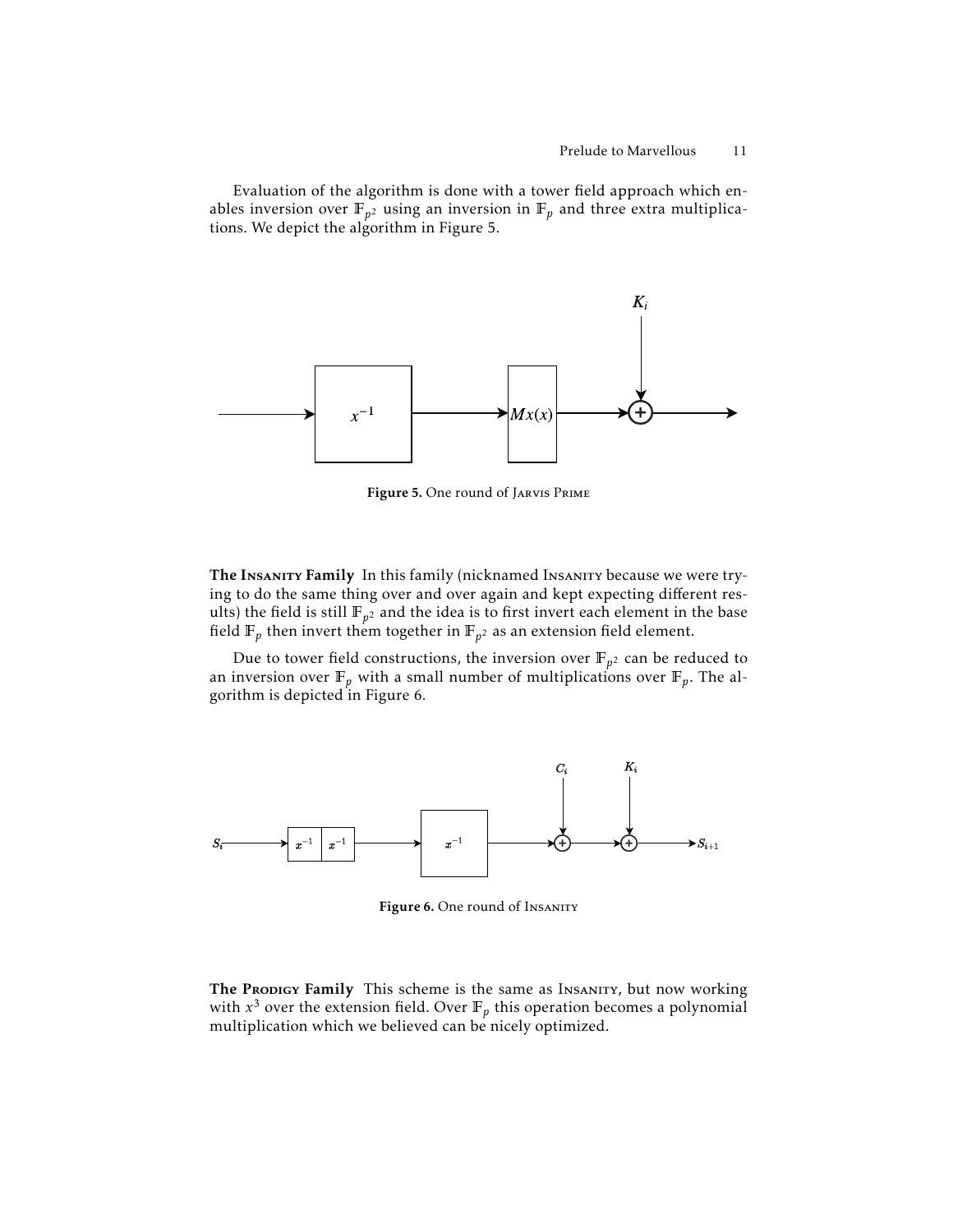The  $x^3$  function is known to be a permutation when  $GCD(p-1,3) = 1.^{15}$ Here we use it over an extension field, thus requiring that  $\mathrm{GCD}(\bar{p}^2\!-\!1,3)=1.^{16}$ 

In every round  $x^3$  triples the degree of the multivariate polynomial expression. The algorithm is presented in Figure 7.



Figure 7. One round of Prodigy

The Scion Family This scheme is the same as Prodigy, but with an added linear layer following after the  $x^3$  function. This time, instead of the degree of the multivariate polynomial expression tripling, it grows 12-fold. The algorithm is depicted in Figure 8.



Figure 8. One round of Scion

The HEADACHE Family At this point we realized that there is no reason to use a non-linear operation for mixing and decided to abandon the extensions field approach in favor of vector spaces. The state is in  $\mathbb{F}_p^{2\times 2}$  and we searched for ways to introduce extra algebraic complexity without harming efficiency too much.

HEADACHE is a KECCAK-like design where everything works over  $\mathbb{F}_p$  but which continues the trend of mixing different power maps. However, this is a game of optimization between the number of rounds and the efficiency per round. It is tough to figure out how many rounds are needed and what exactly

<sup>&</sup>lt;sup>15</sup> This function was already used previously in the literature e.g., as the non-linear function of MiMC.

<sup>&</sup>lt;sup>16</sup> A reader for this work commented that this property is not satisfied for any prime  $p \neq 3$ .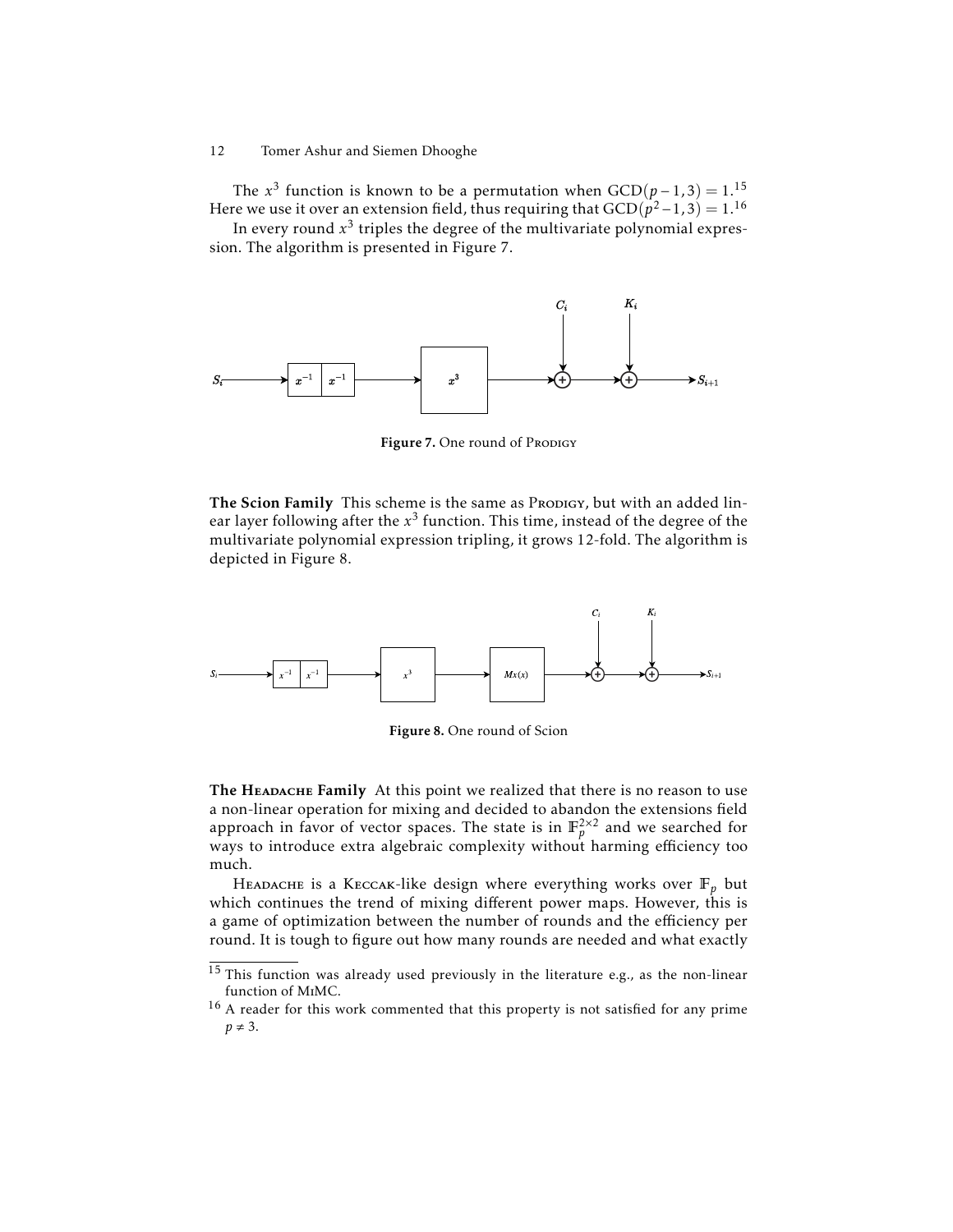is the effect of interleaving different power maps. The algorithm is presented in Figure 9.

This design was also the tipping point where algorithms based on multiple field elements in the state started being more efficient than Jarvis, making this subsection, rather than Subsection 5.2, the main storyline of this epos.



Figure 9. One round of HEADACHE

The BIG BETTY Family With this design we realized that it is difficult to make security claims when mixing different power maps and that it is possible to attain the same efficiency by carefully choosing the right one and sticking to  $it.<sup>17</sup>$ 

This algorithm increases the state size while retaining the security level. This is a possible improvement for all other designs. The number of constraints per round is equal to the number of elements in the state. Considering a six element state, we need only 8 rounds to get maximal multivariate degree. Note that because we work with smaller S-Boxes, the wide trail strategy becomes more pressing, requiring at least 7 rounds for achieving resistance against statistical attacks. The algorithm is presented in Figure 10.



Figure 10. One round of BIG BETTY

<sup>&</sup>lt;sup>17</sup> Siemen said: "Mixing different power maps just to improve confidence is indecisive and unprofessional. We should fix the power map and ensure the security around this decision".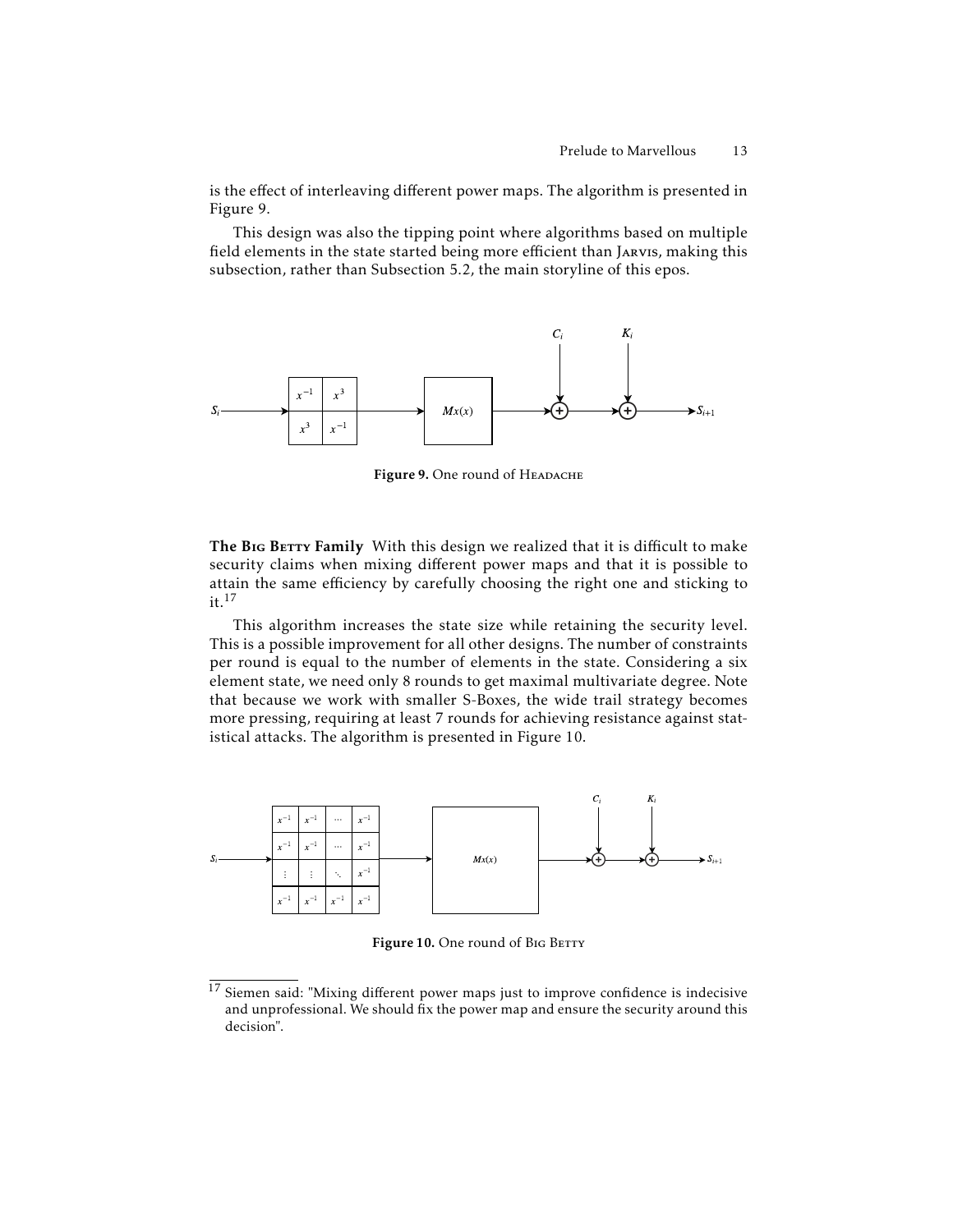THE ALGORITHM FORMERLY KNOWN AS RESCUE This design improves the diffusion by taking the SHARK structure rather than a Square one.<sup>18</sup> This family was originally named Rescue but we decided to reserve this name for the final version published in [Aly et al., 2019] (see also Section 6).

First, the content of cell *i* is raised to the power  $a_i$ ; then, the two cells are mixed by a linear layer in **F***p*. The round function is depicted in Figure 11.

Specifically, we considered three instances: one where both  $a_i = -1$ ; one where both  $a_i = 3$  and, as it was developed in parallel to BIG BETTY, we also considered  $a_1 = -1$  and  $a_2 = 3$ .



Figure 11. One round of The Algorithm Formerly Known as Rescue

The NIEDERREITER Family This design, was suggested by Vincent Rijmen in order to increase the multivariate rational degree while still being very STARK-Friendly. The algorithm is depicted in Figure 12. However, it is not a permutation and it is difficult to prove security claims.



Figure 12. One round of NIEDERREITER

The PHOENIX Family To make NIEDERREITER a permutation, we can turn to Feistel-like networks. When combined with a four-element state, we have full

 $18$  We were not familiar at the time with the SHARK-structure.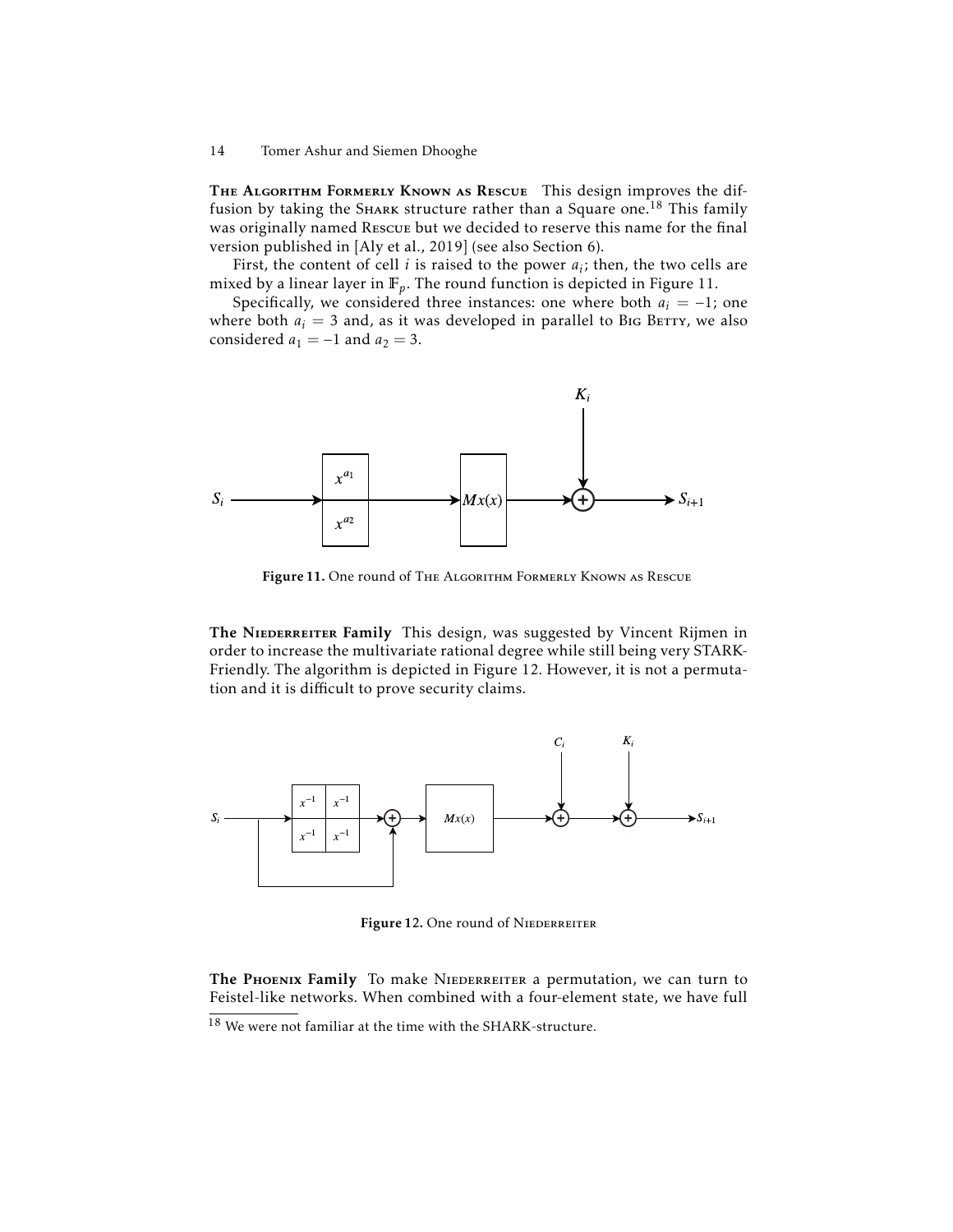multivariate degree in only 13 rounds. For a six-element state, we need only 7 rounds. The algorithm is presented in Figure 13.

The above observation is a precursor to the width-depth tradeoff we later observed when evaluating resistance against Gröbner basis attacks. The downside is that the S-box is no longer a power map therefore it becomes harder to employ the wide-trail strategy to prove resistance against statistical attacks.<sup>19</sup>



Figure 13. One round of Phoenix

The HERMIT Family Inspired by [Xu et al., 2018] this design follows up from PHOENIX (hence the name HERMIT - different shell, same creature).

We change the Feistel structure of PHOENIX to the one from [Xu et al., 2018, Thm. 6]. This ensures that we can easily extend the state size to an arbitrary number of elements and still assess the algebraic degree of the resulting nonlinear function. This restores the applicability of the wide trail strategy while keeping performance the same as for Phoenix. The algorithm is depicted in Figure 14.



Figure 14. One round of HERMIT

# 5.2 MIMC's Shadow (The Rise of  $x^{(2p-1)/3}$ )

In parallel to our effort for finding the appropriate structure, we explored possible options for the power map inside the S-box. The initial motivation was our uneasiness with *x* <sup>−</sup><sup>1</sup> being an involution which seemed like a property an

 $19$  We conjectured that it might still be possible to characterize the new S-box.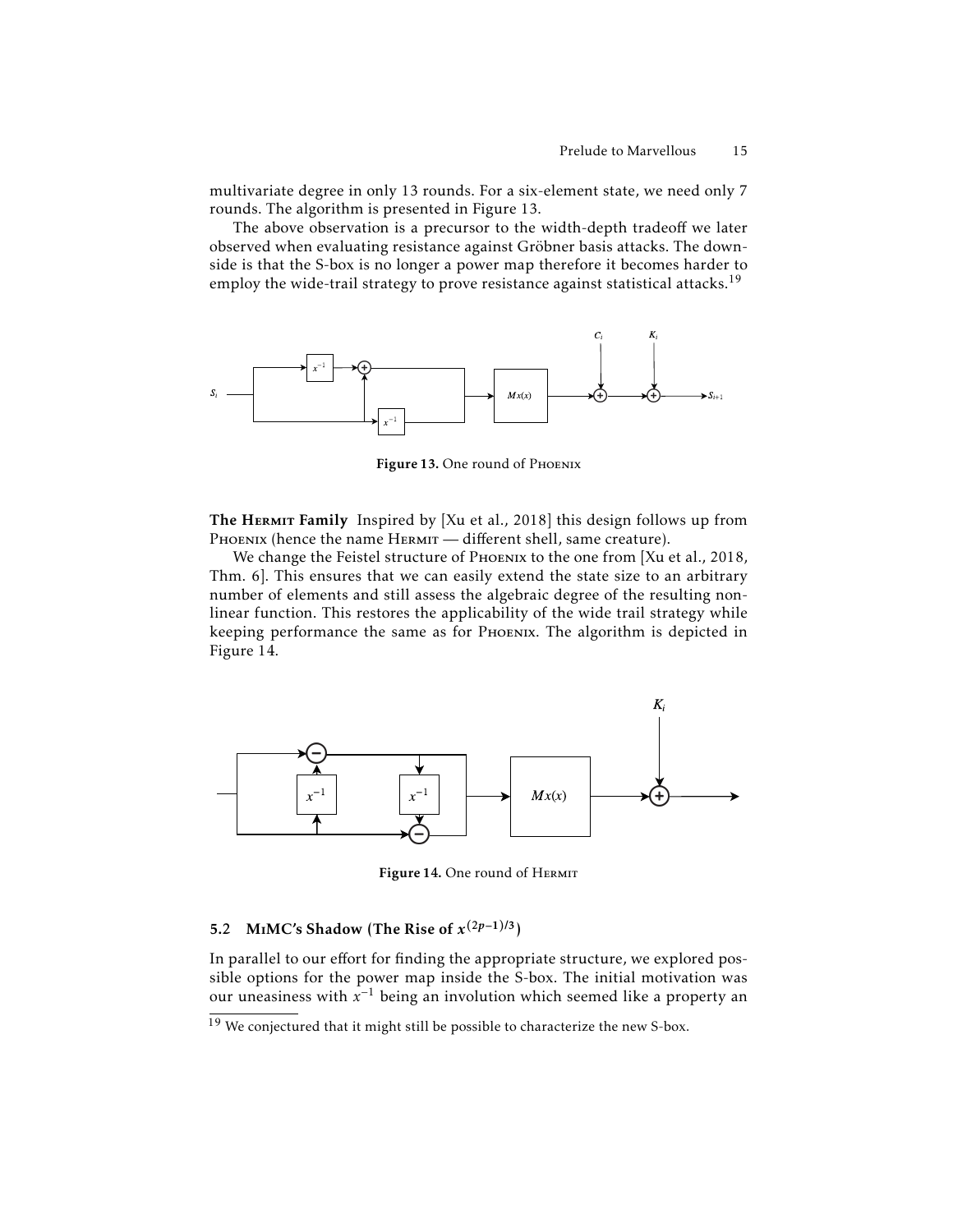adversary would be able to exploit in such a simple design.<sup>20</sup> We felt it was acceptable when composed with an affine polynomial, but for prime fields this wasn't possible anymore.

The power map *x* <sup>3</sup> offered a good starting point. We recall that this power map is a permutation over  $\mathbb{F}_p$  when  $GCD(p-1, 3) = 1$  and was already used in the literature as a non-linear function in the core of MiMC.

In the previous subsection we described attempts to crossbreed the  $x^{-1}$  and *x* 3 functions. But we remained unhappy with this approach as it doubled the attack surface while at the same time made finding security proofs more difficult. We embarked on a quest to find STARK-friendly functions with high polynomial degree and this subsection describes this quest. It takes place in an alternative timeline where the  $1 \times 1$  state has not yet been eliminated.

On Elfs and Dwarfs Two variants of MiMC exist [Albrecht et al., 2016]. The first has a  $1 \times 1$  state and follows the iterated Even-Mansour approach. The other has a  $1 \times 2$  state used in a Feistel structure. The latter requires double the number of rounds as the former, but is more suitable for hashing in ZK-STARKs as it allows for truncation over prime fields.<sup>21</sup>

A MiMC circuit is very deep due to the slow growth of the polynomial degree. This was later inherited by HADES giving it an elfin slender figure. Comparatively, MARVELLOUS designs are dwarfish. Short and wide they allow for a shallower circuit due to the *x* −1 function giving rise to a higher polynomial degree for the same cost (*i.e.*, 2 multiplications).

We quickly discarded power maps with exponent *>* 3 as their efficiency was roughly inversely proportional to their polynomial degree.<sup>22</sup> From the starting point that  $x^3$  is a permutation when  $GCD(p-1,3) = 1$ , it follows that its inverse *x* <sup>1</sup>/<sup>3</sup> also exists. Observing that the power map describing this inverse *i.e.*, *x*<sup>(2*p*-1)/3</sup>, is of high degree, suggested that it may be suitable for our needs.

The Sneaky Family This algorithm uses a Feistel network to transform a dense cubic polynomial into a permutation. This 2-round Feistel is used as an S-Box to an SPN structure.<sup>23</sup>

 $20$  The reader is reminded that these were the early days of arithmetization-oriented algorithms, giants were scarce and we had to stand carefully on the shoulders of laestrygonians.

<sup>21</sup> In parallel to our work Albrecht *et al.* published more variants of MiMC based on generalized Feistel networks, see [Albrecht et al., 2019b].

<sup>&</sup>lt;sup>22</sup> This is not to say that power maps  $\alpha > 3$  should not be used (see e.g., [Bonte et al., 2020], just that  $\alpha = 3$  provides the best trade-off between efficiency and security.

 $23$  Chronologically, this family was developed in parallel to the HERMIT family which is where the two storylines diverge.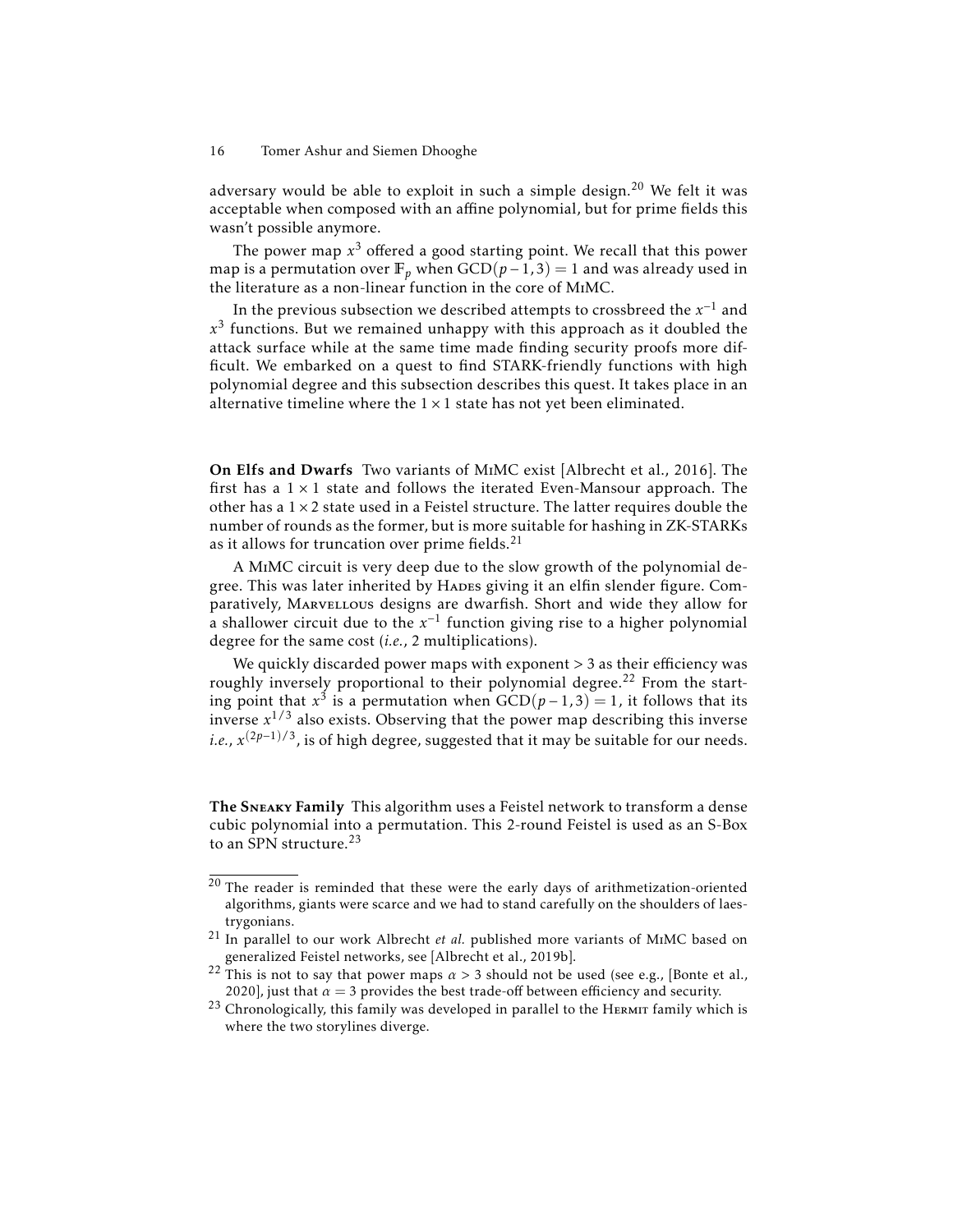

Figure 15. The S-Box of the Sneaky

The S-Box is depicted in Figure 15 where we take  $f(x) = x^{\frac{1}{3}} + x$  and we consider  $K_1$  and  $K_2$  as two random round keys. The first observation for this S-Box is that due to the Feistel structure it is a permutation. The second observation is that the mapping *f* is generally not a permutation. Due to the high degree of this polynomial, it seemed unclear that this mapping is cryptographically strong. We thus proved the following lemma.

**Lemma 1.**  $f(x) = x^{\frac{1}{3}} + x$  *is Almost Perfect Nonlinear (APN).* 

*Proof.* Let  $z = x^{\frac{1}{3}}$  and set  $f(z) = z + z^3$ . Due to this polynomial being of degree 3, it can have at most two nontrivial solutions for  $f'(z) = 0.$  Since  $x^{\frac{1}{3}}$  is a permutation, we find that  $f'(x) = 0$  has exactly two solutions and  $f$  is APN.

We find that our S-Box has a complex forward or backward polynomial expressions as forwards the expressions are

$$
X'_{R} = X_{R} + f(X_{L} + K_{1}),
$$
  
\n
$$
X'_{l} = X_{L} + f(f(X_{L} + K_{1}) + X_{R} + K_{2})
$$

and backwards we have

$$
X_R = X'_R - f((X'_L - f(X'_R + K_2)) - K_1),
$$
  
\n
$$
X_l = X'_L - f(X'_R + K_2).
$$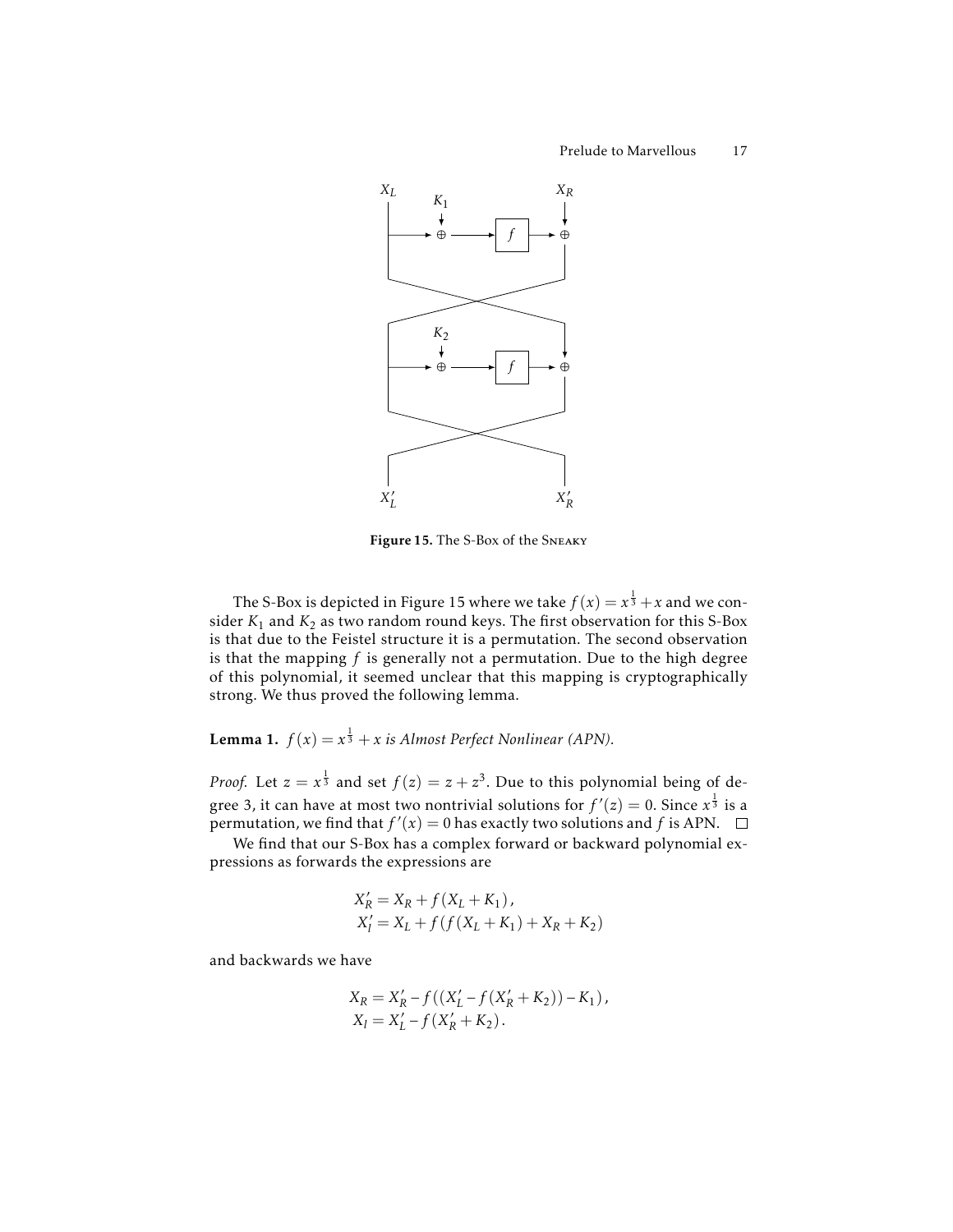The above expressions are all of degree at least  $\frac{2p-1}{3}$ . However, the S-Box allows for an efficient multivariate expression of the following form:

$$
(X'_L - X_L - X'_R - K_2)^3 - X'_R - K_2 = 0,
$$
  

$$
(X'_R - X_R - X_L - K_1)^3 - X_L - K_1 = 0,
$$

which are two equations of degree 3 and therefore STARK-efficient.

Nevertheless, note that the above equations are dense in both  $X_L, X_R, X'_R$  $_L'$  and  $X'_l$ *R* . Thus the S-Box is a good candidate to offer near regular Gröbner resilience.

The Extremis Family This cipher is formed by a small tweak to the MIMC family where the state is over  $\mathbb{F}_p$ .

To evaluate the algorithm with *r* rounds we take the first *r*/2 rounds to use  $x^{(2p-1)/3}$  and the other *r*/2 rounds to use  $x^3$ . The algorithm is depicted in Figure 16.



Figure 16. The EXTREMIS cipher

The algorithm consists of only two operations, a nonlinear layer over the whole state and a round key addition. The S-Box is either the cubing function or its compositional inverse. As STARKs can either evaluate the function or its compositional inverse, the cost per round is always two constraints.

We abandoned this approach due to intuitive concerns about algebraic meetin-the-middle and inside-out attacks.

The Pepper family The Pepper family was something we were content with, and in fact, it was mostly ready for publication when we decided to abandon the Merkle-Damgård approach. It alternates between *x* <sup>3</sup> and *x* 1/3 in even and odd steps, respectively, see Figure 17.



Figure 17. One round (two steps) of Pepper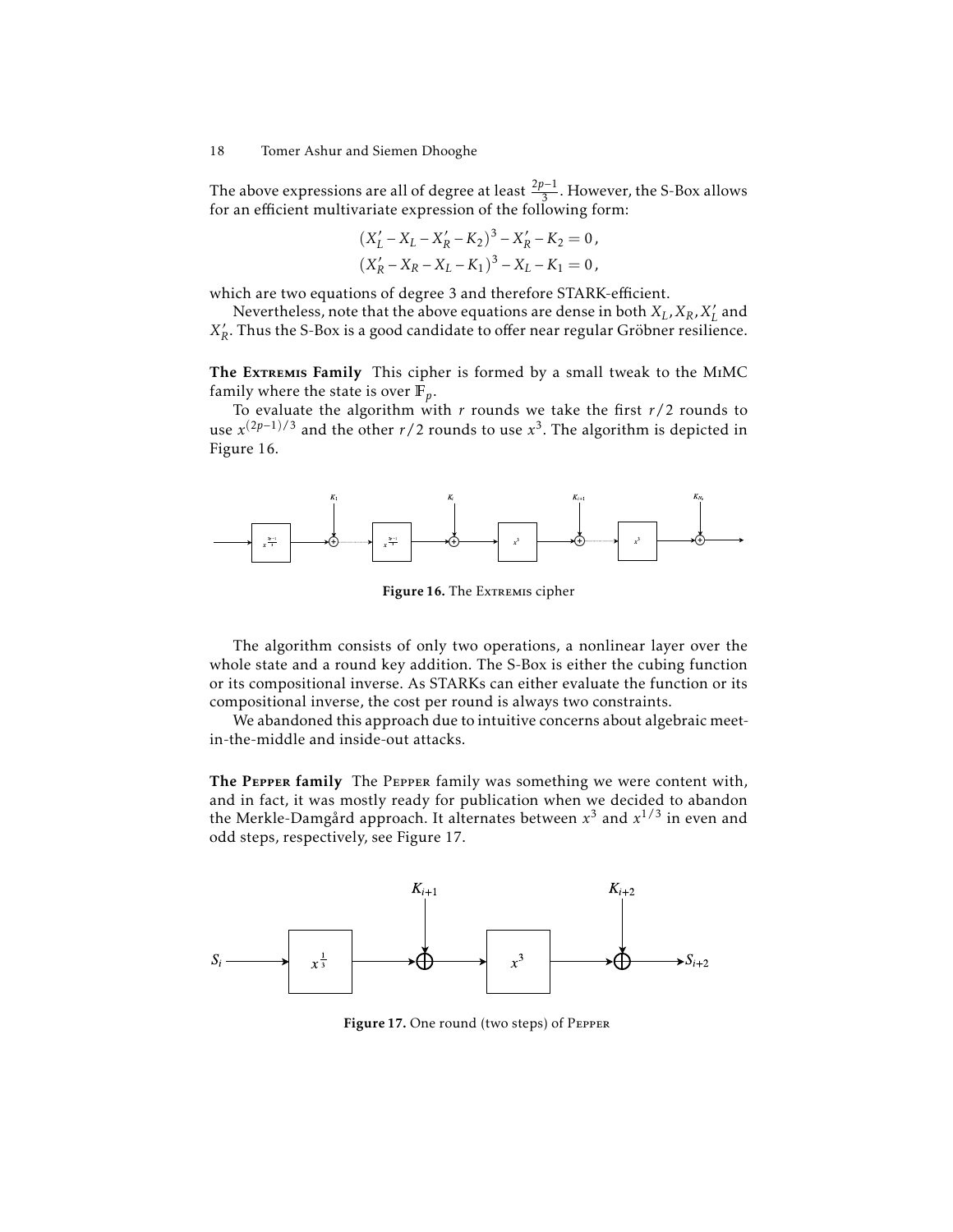## 6 Shadows Assemble (A Crossover Episode)

Jarvis and Friday were published in [Ashur and Dhooghe, 2018] and were received favourably by their intended audience. They can be seen (together with GMiMC [Albrecht et al., 2019b] and a few unpublished works) as second generation arithmetization-oriented algorithms which are characterized by an attempt to aggressively optimize for performance. This makes them different from first generation works like MiMC [Albrecht et al., 2016] and LowMC [Albrecht et al., 2015] which sought to explore the trade-offs between linear and non-linear operations.

Yet several developments described in this section prevented JARVIS and FRI-DAY from gaining traction and prompted the development of the third generation algorithms. In this section we describe these developments.

As we mentioned in Section 2, when we began with this project, statistical attacks were king of the hill and that was our focus for Jarvis and Pepper. Algebraic attacks were considered an odd bird in the world of symmetric cryptography and in particular, Gröbner basis attacks while known, were thought of as dark magic.<sup>24</sup>

In an interesting plot twist, subsequent research found algebraic attacks to be effective against algebraic algorithms, $25$  while statistical attacks were found to be mostly irrelevant.<sup>26</sup> Shortly after [Ashur and Dhooghe, 2018] was made public, Albrecht *et al.* published a Gröbner basis attack against it in [Albrecht et al., 2019a].<sup>27</sup> This attack exploits two properties: firstly, they showed that from the cryptanalyst's perspective the inversion function admits a simpler representation than we expected using a degree two implicit function, and that this can be exploited by an adversary. In addition, they claimed that it is possible to find monic affine polynomials which describe a round of Jarvis as a low-degree polynomial.<sup>28</sup>

In parallel to the work of Albrecht *et al.* an undesirable (different) property of the  $1 \times 1$ -structure was communicated to us privately which supposedly allows for faster linear algebra than usual thus for a better Gröbner basis attack. We leave the description of this approach to the original authors who may want to publish them as an independent work.

In our opinion, the true complexity of the two attacks above is higher than claimed, and in any case resistance against both can be restored by increasing the number of rounds at the cost of slightly worse complexity. What eventually

<sup>&</sup>lt;sup>24</sup> Tomer: "Gröbner basis attacks never work, we don't need to worry too much about them".

<sup>25</sup> In hindsight, that the word "algebraic" is used in both terms should have raised a red flag.

<sup>&</sup>lt;sup>26</sup> For an extended discussion on why this is the case, see [Aly et al., 2019, Sec. 4.2.1].

<sup>&</sup>lt;sup>27</sup> In response to this work, Tomer said, referring to his previous comment: "I am probably the first symmetric-key designer to be f\*\*\*\*\* by a Gröbner basis attack".

<sup>&</sup>lt;sup>28</sup> The latter idea was later used in the design of Rescue in order to improve efficiency by "folding" the round. For details on the notion of folding see [Aly et al., 2019, Sec. 7.1.2].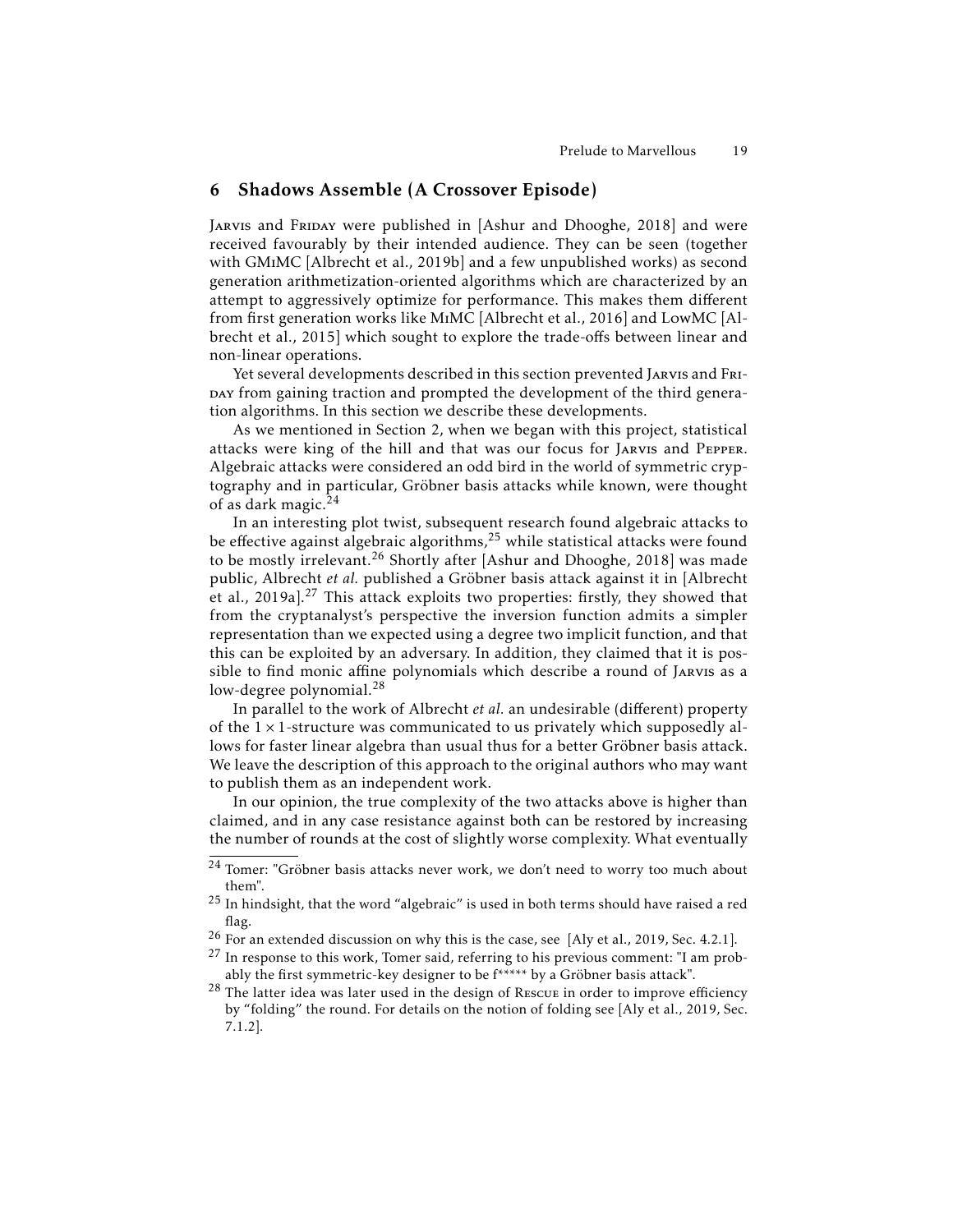tipped the balance to abandon these designs rather than attempting to salvage was that during the development of Pepper we discovered that the degree of regularity remains fixed, or grows very slowly depending on the choice of the compression function.<sup>29</sup>

At this point we decided to depart from the Merkle-Damgård construction in favor of the sponge construction. In turn, this decision prompted a change to the state which could no longer be  $1 \times 1$  due to the necessity to distinguish between the inner and outer parts of the sponge. $30$ 

We decided to crossbreed THE ALGORITHM FORMERLY KNOWN AS RESCUE for its round function with Pepper for its S-box and 2-step round. The Rescue family will have an *m*×1 state. In every step, each of the *m* state elements goes either through *x* <sup>1</sup>/<sup>3</sup> or through *x* 3 , followed by an MDS matrix. This family is depicted in Figure 18.



Figure 18. One round (two steps) of Rescue

## 7 Monomyth

This paper tells the origin story of Rescue [Aly et al., 2019], an arithmetizationoriented cryptographic algorithm recently included in [StarkWare Industries, 2020]. Its origin start with Rijndael and we show how it was reincarnated in Jarvis [Ashur and Dhooghe, 2018]. Then, in an attempt to build a similar arithmetization-oriented algorithm operating over prime fields, we describe the transition from Jarvis to Rescue. We consider several approaches, some completely new and some a re-spawn of previous ones, all leading in a dialectic process towards [Aly et al., 2019] which is our final product.

The field of arithmetization-oriented cryptographic algorithms is rather new and exciting. If we were to give an advice to future designers it would be to focus on optimizing for additional cost metrics such as number of CPU multiplication (prover time), number of offline rounds (MPC), or circuit depth (FHE);

 $29$  Informally, the degree of regularity is a quantity capturing how "structured" a polynomial system is and its knowledge allows to estimate the complexity of a Gröbner basis attack. For a more elaborate discussion see [Aly et al., 2019, App. A].

 $30$  This departure turned to be a blessing in disguise since it revealed a useful tradeoff between the width of the circuit and its depth. This trade-off is explained in [Aly et al., 2019, Sec. 4.2.3].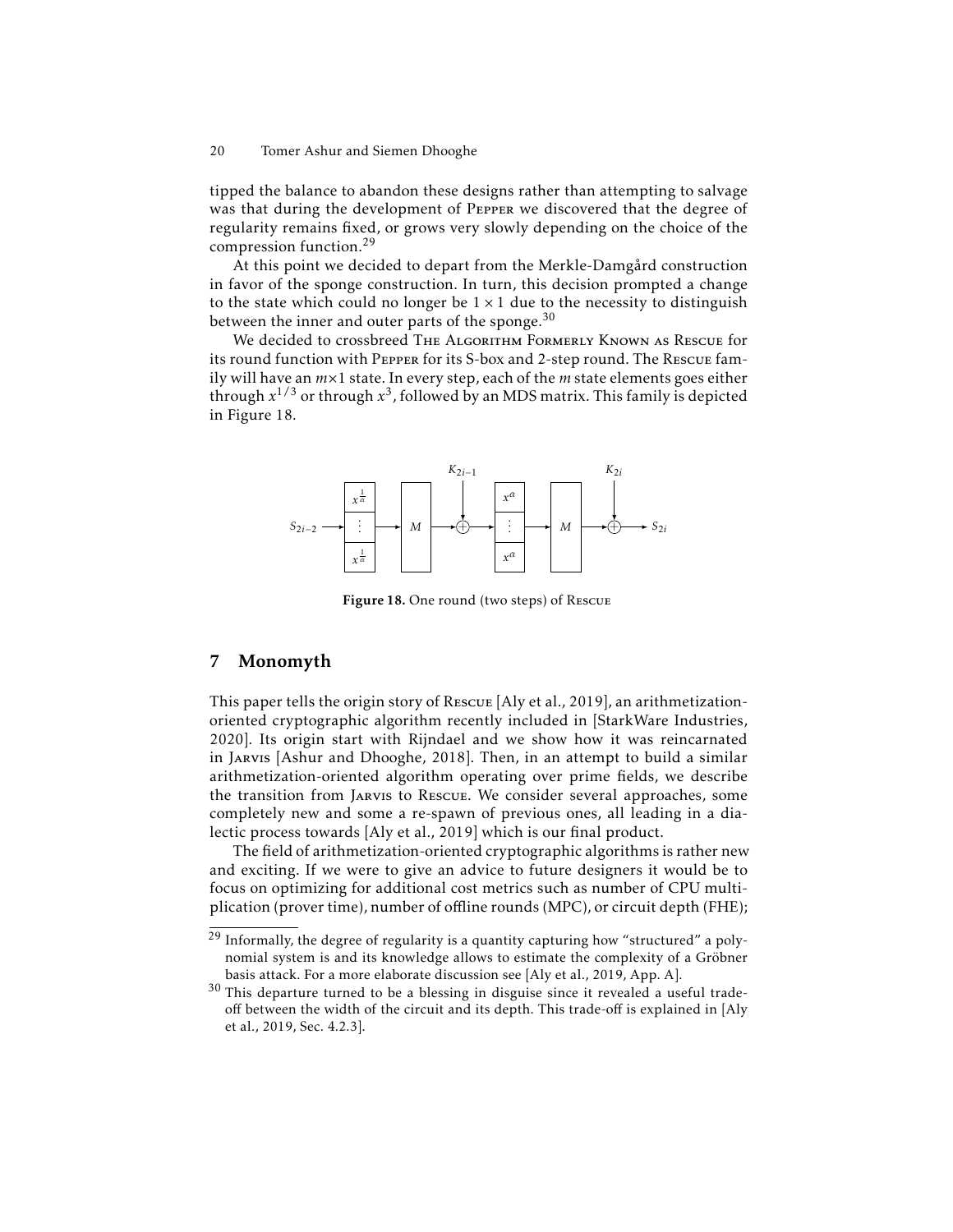and to pay special attention to algebraic attacks. We are excited to see the new designs to follow.

# 8 Epilogue

| 'tis the end                       |    |
|------------------------------------|----|
| of our story,                      |    |
| 'er is no gore                     |    |
| & neither glory.                   | 4  |
| The secret trick                   |    |
| — monomial,                        |    |
| a sequel is                        |    |
| Aly et al.                         | 8  |
| This work was made                 |    |
| with STARKs in mind,               |    |
| but 'er is more                    |    |
| to optimize.                       | 12 |
| $\exists$ (a trick)                |    |
| for FHE,                           |    |
| for you to find                    |    |
| it won't be me.                    | 16 |
| Inverses are                       |    |
| two none the same,                 |    |
| ye shan't compose                  |    |
| instead $-$ <sup>-1</sup> -invert. | 20 |
| For MPC                            |    |
| it is that case,                   |    |
| that faster run                    |    |
| still offloads less.               | 24 |
| My student friend                  |    |
| do not despair,                    |    |
| one day you're here                |    |
| the next one there.                | 28 |
| Rejoice because                    |    |
| Reviewer 2,                        |    |
| is one's promoter                  |    |
| but not of you.                    | 32 |

*Acknowledgments* The authors would like to add Abdelrahaman Aly, Alan Szepieniec, Vincent Rijmen, and Eli Ben-Sasson for walking parts of this journey with us.

This research was partly funded by Starkware Industries Ltd., as part of an Ethereum Foundation grant activity. Tomer Ashur is an FWO post-doctoral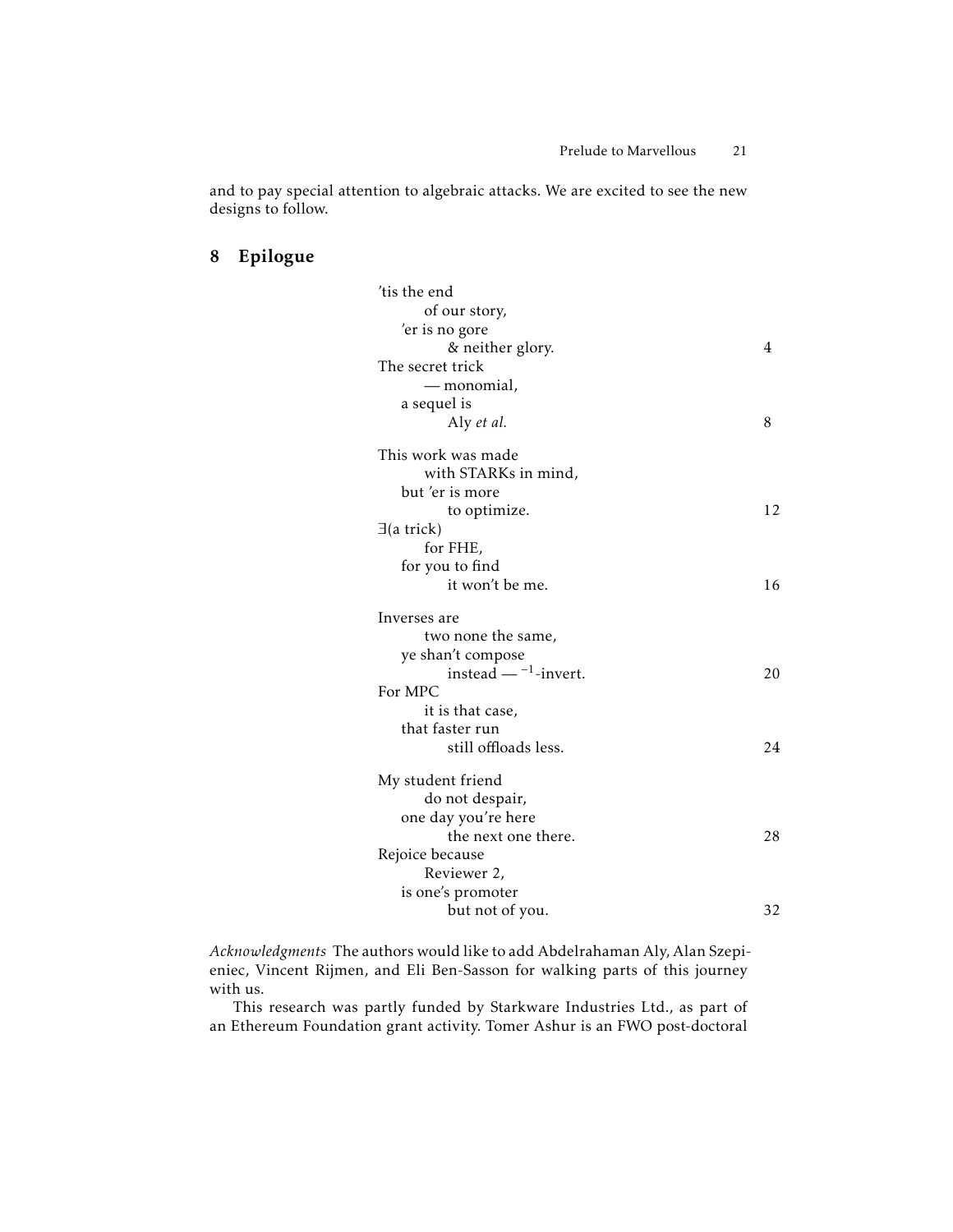fellow under Grant Number 12ZH420N. Siemen Dhooghe is supported by a Ph.D. Fellowship from the Research Foundation - Flanders (FWO).

## References

- [Albrecht et al., 2019a] Albrecht, M. R., Cid, C., Grassi, L., Khovratovich, D., Lüftenegger, R., Rechberger, C., and Schofnegger, M. (2019a). Algebraic cryptanalysis of starkfriendly designs: Application to MARVELlous and MiMC. In Galbraith, S. D. and Moriai, S., editors, *Advances in Cryptology - ASIACRYPT 2019 - 25th International Conference on the Theory and Application of Cryptology and Information Security, Kobe, Japan, December 8-12, 2019, Proceedings, Part III*, volume 11923 of *Lecture Notes in Computer Science*, pages 371–397. Springer.
- [Albrecht et al., 2019b] Albrecht, M. R., Grassi, L., Perrin, L., Ramacher, S., Rechberger, C., Rotaru, D., Roy, A., and Schofnegger, M. (2019b). Feistel structures for MPC, and more. In Sako, K., Schneider, S., and Ryan, P. Y. A., editors, *Computer Security - ES-ORICS 2019 - 24th European Symposium on Research in Computer Security, Luxembourg, September 23-27, 2019, Proceedings, Part II*, volume 11736 of *Lecture Notes in Computer Science*, pages 151–171. Springer.
- [Albrecht et al., 2016] Albrecht, M. R., Grassi, L., Rechberger, C., Roy, A., and Tiessen, T. (2016). MiMC: Efficient encryption and cryptographic hashing with minimal multiplicative complexity. In *Advances in Cryptology - ASIACRYPT 2016 - 22nd International Conference on the Theory and Application of Cryptology and Information Security, Hanoi, Vietnam, December 4-8, 2016, Proceedings, Part I*, pages 191–219.
- [Albrecht et al., 2015] Albrecht, M. R., Rechberger, C., Schneider, T., Tiessen, T., and Zohner, M. (2015). Ciphers for MPC and FHE. In Oswald, E. and Fischlin, M., editors, *Advances in Cryptology - EUROCRYPT 2015 - 34th Annual International Conference on the Theory and Applications of Cryptographic Techniques, Sofia, Bulgaria, April 26-30, 2015, Proceedings, Part I*, volume 9056 of *Lecture Notes in Computer Science*, pages 430– 454. Springer.
- [Aly et al., 2019] Aly, A., Ashur, T., Ben-Sasson, E., Dhooghe, S., and Szepieniec, A. (2019). Efficient symmetric primitives for advanced cryptographic protocols (A marvellous contribution). *IACR Cryptology ePrint Archive*, 2019:426.
- [Ames et al., 2017] Ames, S., Hazay, C., Ishai, Y., and Venkitasubramaniam, M. (2017). Ligero: Lightweight sublinear arguments without a trusted setup. In Thuraisingham, B. M., Evans, D., Malkin, T., and Xu, D., editors, *Proceedings of the 2017 ACM SIG-SAC Conference on Computer and Communications Security, CCS 2017, Dallas, TX, USA, October 30 - November 03, 2017*, pages 2087–2104. ACM.
- [Ashur and Dhooghe, 2018] Ashur, T. and Dhooghe, S. (2018). MARVELlous: a STARKfriendly family of cryptographic primitives. Cryptology ePrint Archive, Report 2018/1098. https://eprint.iacr.org/2018/1098.
- [Ben-Sasson et al., 2018] Ben-Sasson, E., Bentov, I., Horesh, Y., and Riabzev, M. (2018). Scalable, transparent, and post-quantum secure computational integrity. *IACR Cryptology ePrint Archive*, 2018:46.
- [Ben-Sasson et al., 2013] Ben-Sasson, E., Chiesa, A., Genkin, D., Tromer, E., and Virza, M. (2013). Snarks for C: verifying program executions succinctly and in zero knowledge. In Canetti, R. and Garay, J. A., editors, *Advances in Cryptology - CRYPTO 2013 - 33rd Annual Cryptology Conference, Santa Barbara, CA, USA, August 18-22, 2013. Proceedings, Part II*, volume 8043 of *Lecture Notes in Computer Science*, pages 90–108. Springer.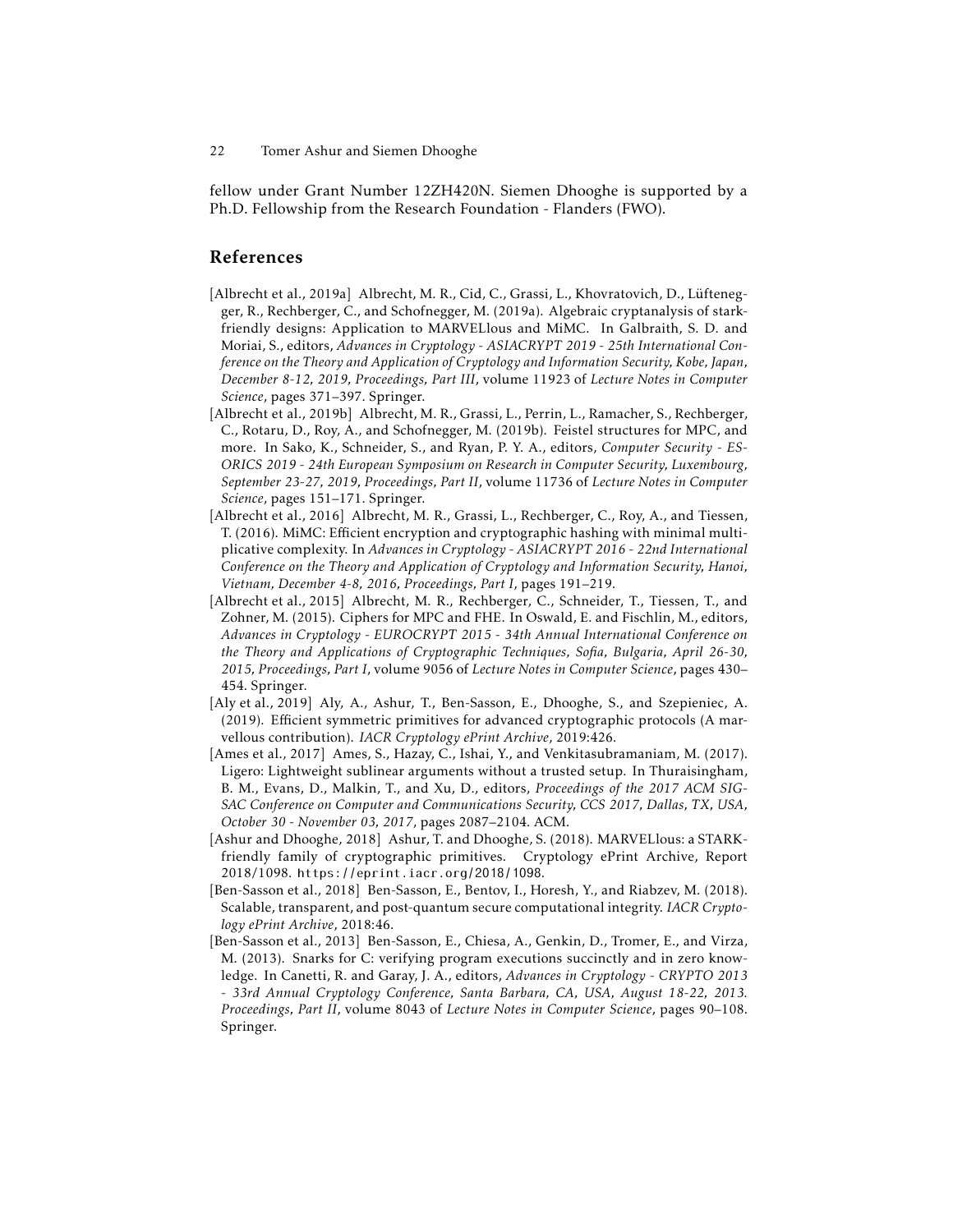- [Ben-Sasson et al., 2019] Ben-Sasson, E., Chiesa, A., Riabzev, M., Spooner, N., Virza, M., and Ward, N. P. (2019). Aurora: Transparent succinct arguments for R1CS. In Ishai, Y. and Rijmen, V., editors, *Advances in Cryptology - EUROCRYPT 2019 - 38th Annual International Conference on the Theory and Applications of Cryptographic Techniques, Darmstadt, Germany, May 19-23, 2019, Proceedings, Part I*, volume 11476 of *Lecture Notes in Computer Science*, pages 103–128. Springer.
- [Beyne et al., 2020] Beyne, T., Canteaut, A., Dinur, I., Eichlseder, M., Leander, G., Leurent, G., Naya-Plasencia, M., Perrin, L., Sasaki, Y., Todo, Y., and Wiemer, F. (2020). Out of oddity - new cryptanalytic techniques against symmetric primitives optimized for integrity proof systems. *IACR Cryptology ePrint Archive*, 2020:188.
- [Black et al., 2002] Black, J., Rogaway, P., and Shrimpton, T. (2002). Black-box analysis of the block-cipher-based hash-function constructions from PGV. In *Advances in Cryptology - CRYPTO 2002, 22nd Annual International Cryptology Conference, Santa Barbara, California, USA, August 18-22, 2002, Proceedings*, pages 320–335.
- [Bonte et al., 2020] Bonte, C., Smart, N. P., and Tanguy, T. (2020). Thresholdizing hasheddsa: MPC to the rescue. *IACR Cryptol. ePrint Arch.*, 2020:214.
- [Bünz et al., 2018] Bünz, B., Bootle, J., Boneh, D., Poelstra, A., Wuille, P., and Maxwell, G. (2018). Bulletproofs: Short proofs for confidential transactions and more. In *2018 IEEE Symposium on Security and Privacy, SP 2018, Proceedings, 21-23 May 2018, San Francisco, California, USA*, pages 315–334. IEEE Computer Society.
- [Cid et al., 2020] Cid, C., Grassi, L., Lüftenegger, R., Rechberger, C., and Schofnegger, M. (2020). Higher-order differentials of ciphers with low-degree s-boxes. Cryptology ePrint Archive, Report 2020/536. https://eprint.iacr.org/2020/536.
- [Daemen, 1995] Daemen, J. (1995). Cipher and hash function design strategies based on linear and differential cryptanalysis. Doctoral Dissertation, March 1995, K.U. Leuven.
- [Daemen et al., 1997] Daemen, J., Knudsen, L. R., and Rijmen, V. (1997). The block cipher square. In *Fast Software Encryption, 4th International Workshop, FSE '97, Haifa, Israel, January 20-22, 1997, Proceedings*, pages 149–165.
- [Daemen and Rijmen, 2002] Daemen, J. and Rijmen, V. (2002). *The Design of Rijndael: AES - The Advanced Encryption Standard*. Information Security and Cryptography. Springer.
- [Damgård, 1989] Damgård, I. (1989). A design principle for hash functions. In *Advances in Cryptology - CRYPTO '89, 9th Annual International Cryptology Conference, Santa Barbara, California, USA, August 20-24, 1989, Proceedings*, pages 416–427.
- [Eichlseder et al., 2020] Eichlseder, M., Grassi, L., Lüftenegger, R., Øygarden, M., Rechberger, C., Schofnegger, M., and Wang, Q. (2020). An algebraic attack on ciphers with low-degree round functions: Application to full MiMC. Cryptology ePrint Archive, Report 2020/182. https://eprint.iacr.org/2020/182.
- [Grassi et al., 2019] Grassi, L., Kales, D., Khovratovich, D., Roy, A., Rechberger, C., and Schofnegger, M. (2019). Starkad and Poseidon: New hash functions for zero knowledge proof systems. *IACR Cryptology ePrint Archive*, 2019:458.
- [Grassi et al., 2020a] Grassi, L., Lüftenegger, R., Rechberger, C., Rotaru, D., and Schofnegger, M. (2020a). On a generalization of substitution-permutation networks: The HADES design strategy. In Canteaut, A. and Ishai, Y., editors, *Advances in Cryptology - EUROCRYPT 2020 - 39th Annual International Conference on the Theory and Applications of Cryptographic Techniques, Zagreb, Croatia, May 10-14, 2020, Proceedings, Part II*, volume 12106 of *Lecture Notes in Computer Science*, pages 674–704. Springer.
- [Grassi et al., 2020b] Grassi, L., Rechberger, C., and Schofnegger, M. (2020b). Weak linear layers in word-oriented partial spn and hades-like ciphers. Cryptology ePrint Archive, Report 2020/500. https://eprint.iacr.org/2020/500.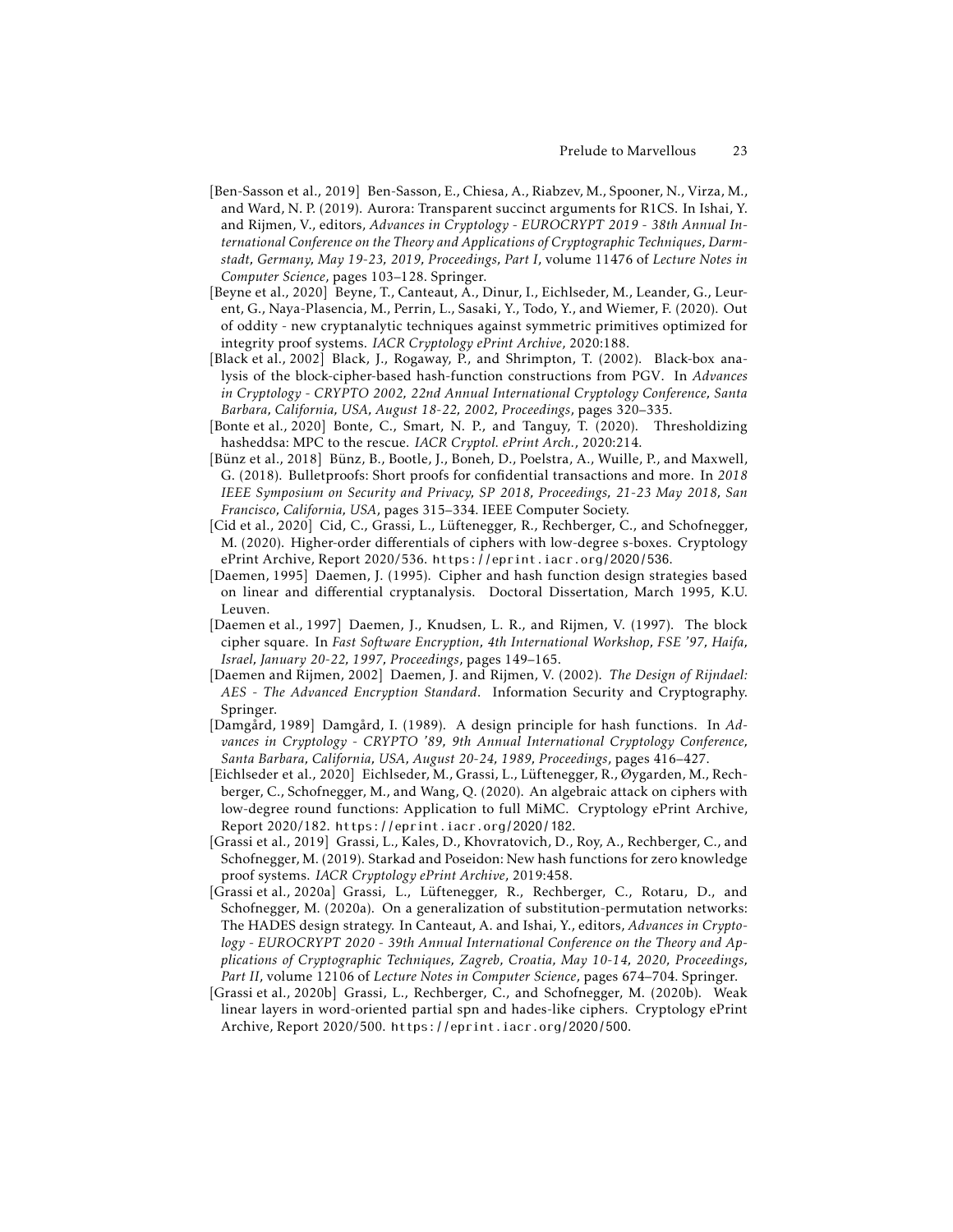- 24 Tomer Ashur and Siemen Dhooghe
- [Keller and Rosemarin, 2020] Keller, N. and Rosemarin, A. (2020). Mind the middle layer: The HADES design strategy revisited. *IACR Cryptology ePrint Archive*, 2020:179.
- [Merkle, 1989] Merkle, R. C. (1989). A certified digital signature. In *Advances in Cryptology - CRYPTO '89, 9th Annual International Cryptology Conference, Santa Barbara, California, USA, August 20-24, 1989, Proceedings*, pages 218–238.
- [Nyberg, 1993] Nyberg, K. (1993). Differentially uniform mappings for cryptography. In *Advances in Cryptology - EUROCRYPT '93, Workshop on the Theory and Application of of Cryptographic Techniques, Lofthus, Norway, May 23-27, 1993, Proceedings*, pages 55–64.
- [Parno et al., 2013] Parno, B., Howell, J., Gentry, C., and Raykova, M. (2013). Pinocchio: Nearly practical verifiable computation. In *2013 IEEE Symposium on Security and Privacy, SP 2013, Berkeley, CA, USA, May 19-22, 2013*, pages 238–252. IEEE Computer Society.
- [Parno et al., 2016] Parno, B., Howell, J., Gentry, C., and Raykova, M. (2016). Pinocchio: nearly practical verifiable computation. *Commun. ACM*, 59(2):103–112.
- [Preneel et al., 1993] Preneel, B., Govaerts, R., and Vandewalle, J. (1993). Hash functions based on block ciphers: A synthetic approach. In *Advances in Cryptology - CRYPTO '93, 13th Annual International Cryptology Conference, Santa Barbara, California, USA, August 22-26, 1993, Proceedings*, pages 368–378.
- [StarkWare Industries, 2019a] StarkWare Industries (2019a). STARKfriendly hash. Medium. https://medium.com/starkware/ stark-friendly-hash-tire-kicking-8087e8d9a246.
- [StarkWare Industries, 2019b] StarkWare Industries (2019b). Stark-friendly hash challenge. https://starkware.co/hash-challenge/.
- [StarkWare Industries, 2020] StarkWare Industries (2020). starkware-libs/ethstark on GitHub. https://github.com/starkware-libs/ethSTARK.
- [StarkWare Team, 2020] StarkWare Team (2020). Rescue stark documentation version 1.0. https://github.com/starkware-libs/ethSTARK/blob/master/rescue\_ stark documentation.pdf.
- [Xu et al., 2018] Xu, X., Li, C., Zeng, X., and Helleseth, T. (2018). Constructions of complete permutation polynomials. *Des. Codes Cryptogr.*, 86(12):2869–2892.

# A Directors' Cut

### A.1 Speaker for the Dead (Bonus Track I)

Following the attack presented in [Albrecht et al., 2019a] we explored possible approaches to preventing the "folding" of equations from different rounds. The ability to do so means, implicitly, that the algorithm contains hidden structure which is eliminated in the folding process.

Working on this we realized that there is a direct link between the STARKefficiency of the algorithm and the complexity of a Gröbner basis attack against it. It appeared to us that this is always the case, even for ideas we did not yet consider. If this conjecture is true, it means that as designers we should not search for a trapdoor that allows to evaluate the STARK efficiently while keeping the attack complexity high because (under this conjecture) such a trapdoor could simply not exist.

This understanding left us with two options: either we try to remove as much structure as possible, which is the approach described in this section;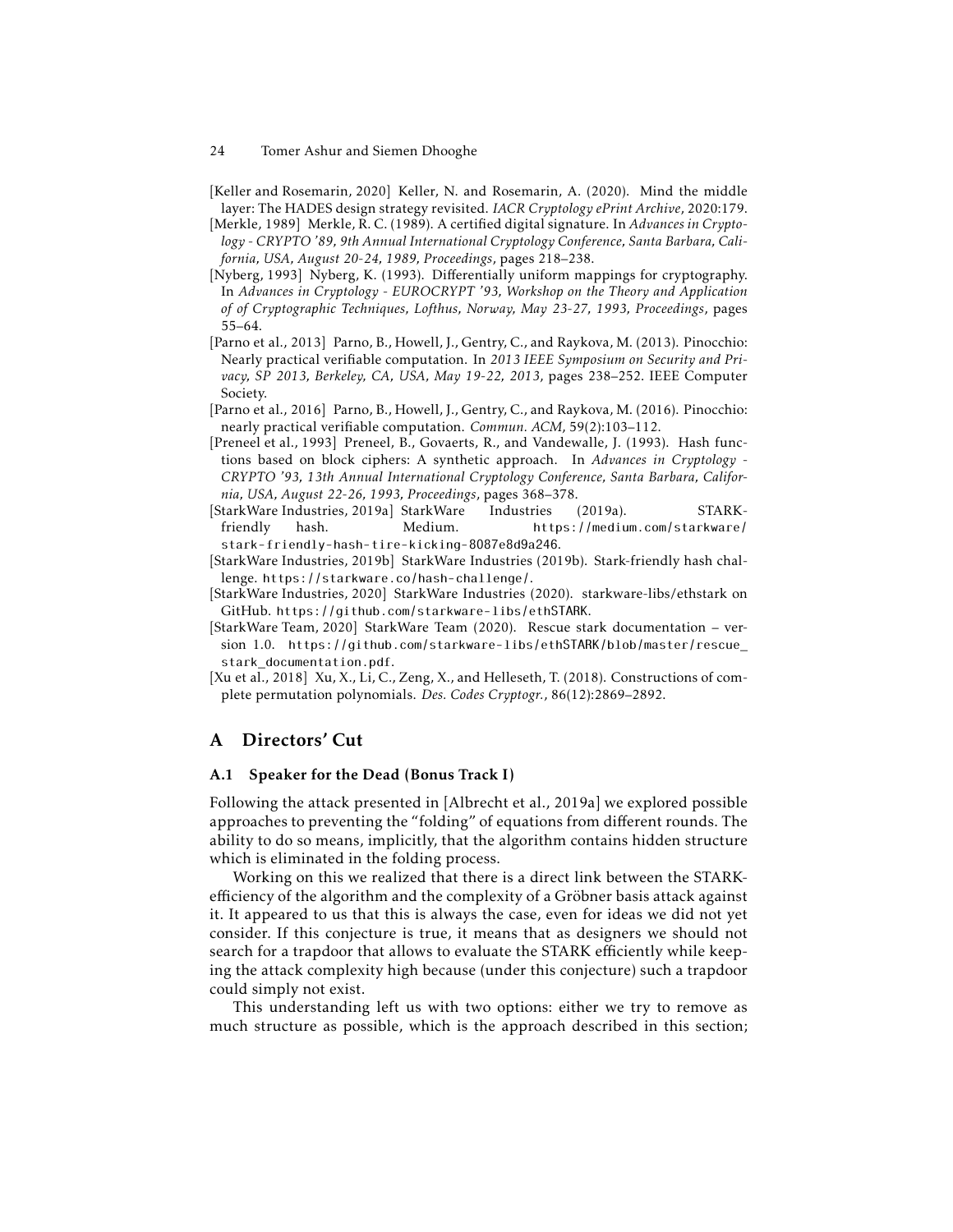or we try to quantify the hidden structure and incorporate it into our analysis which is what we eventually went for in [Aly et al., 2019].<sup>31</sup>

In searching for ways to remove the hidden structure we came up with two promising ways described below. We stress that these methods have only been casually evaluated and we do not vouch for their security, nor do we claim that this is an exhaustive list. It was working on these methods that revealed to us the weird behavior of the degree of regularity in Merkle-Damgård hashes and made us abandon this approach for the sake of the sponge construction.

JARVIS-MARK I: This variant differs from JARVIS in the order of the affine polynomials. We take two STARK-efficient quartic affine polynomials  $B(x)$  and  $C(x)$ , such that  $B^{-1}(x)$  and  $C^{-1}(x)$  are of high polynomial degree. Then,  $B(x)$  and  $C^{-1}(x)$  are composed together to create an algebraically complex yet STARKfriendly affine polynomial such that  $B(x)$  is evaluated first, then  $C^{-1}(x)$ . The round function is depicted in Figure 19.



Figure 19. One round of Jarvis-Mark I

**JARVIS-MARK II** In the second variant,  $A(x)$  is as before, but we alternate between  $A^{-1}(x)$  and  $A(x)$  in even and odd rounds, respectively. At this point we already decided to refer to an S-box evaluation followed by an affine polynomial evaluation as *a step*, and refer to two consecutive steps as *a round*.

This approach was developed around the same time as Pepper, which is why it is not surprising that it is being used in both, and we later also reused it for Vision. The round function is depicted in Figure 20.

 $^{31}$  Quantifying the hidden structure is not a trivial task in itself. In [Aly et al., 2019, Sec. 4.2.3] we developed a novel framework for arguing resistance against Gröbner basis attacks. Still, this task is computationally heavy and highly sensitive to the way the algorithm is modeled as a polynomial system. There seem to be much room for further research to improve on this framework.